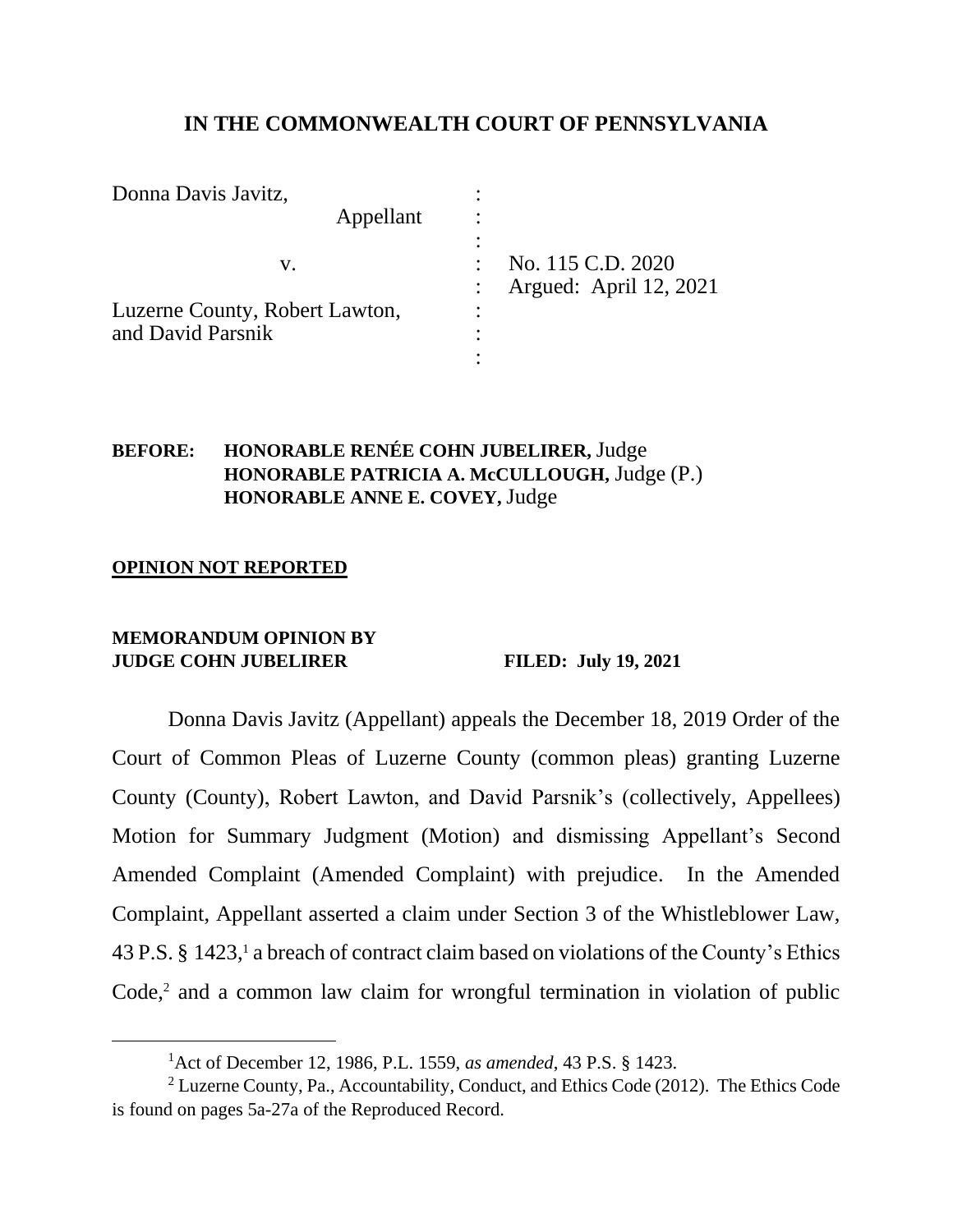policy. On appeal, Appellant argues that common pleas erred in granting summary judgment as to her Whistleblower Law claim, her Ethics Code violation claim, and her common law claim for wrongful termination in violation of public policy. After review, we affirm.

## **I. BACKGROUND**

The following facts are undisputed unless specifically noted otherwise.<sup>3</sup> County hired Appellant as Director of Human Resources on August 4, 2014, and she worked in this position until October 26, 2015. Parsnik served as the Director of Administrative Services for the County and was Appellant's direct supervisor. Lawton was the County Manager at the time. Appellant's job duties as Director of Human Resources included negotiating contracts, handling employee complaints, responding to grievances, conducting investigatory and *Loudermill*<sup>4</sup> hearings with regard to employee disciplinary matters, (Amended Complaint ¶ 48), attending meetings, and dealing with union matters. Appellant's office at the time she was hired was in the County Courthouse in the managers' suite of offices, which was in close proximity to Lawton's office. (*Id.* ¶¶ 66, 67.)

As a part of her job duties, Appellant participated in two investigatory meetings involving the American Federation of State, County, and Municipal

<sup>&</sup>lt;sup>3</sup> Appellant's claims were set forth in her Amended Complaint filed in the District Court for the Middle District of Pennsylvania, and the District Court found the facts to be undisputed unless otherwise indicated. *Javitz v. Luzerne County*, No. 3:15-CV-2443, 2018 WL 1545589, at \*1 (M.D. Pa. Mar. 29, 2018). This opinion can be found at pages 92a-103a of the Reproduced Record. Common pleas relied on the District Court's recitation of the facts in issuing its order and opinion. We do the same, and all facts are from the District Court's opinion unless otherwise noted.

<sup>&</sup>lt;sup>4</sup> "A *Loudermill* hearing is a pre-termination hearing given to a public employee that is required by due process, as established in *Cleveland Board of Education v. Loudermill*, 470 U.S. 532 . . . (1985)." *Ray v. Brookville Area Sch. Dist.*, 19 A.3d 29, 31 n.2 (Pa. Cmwlth. 2011).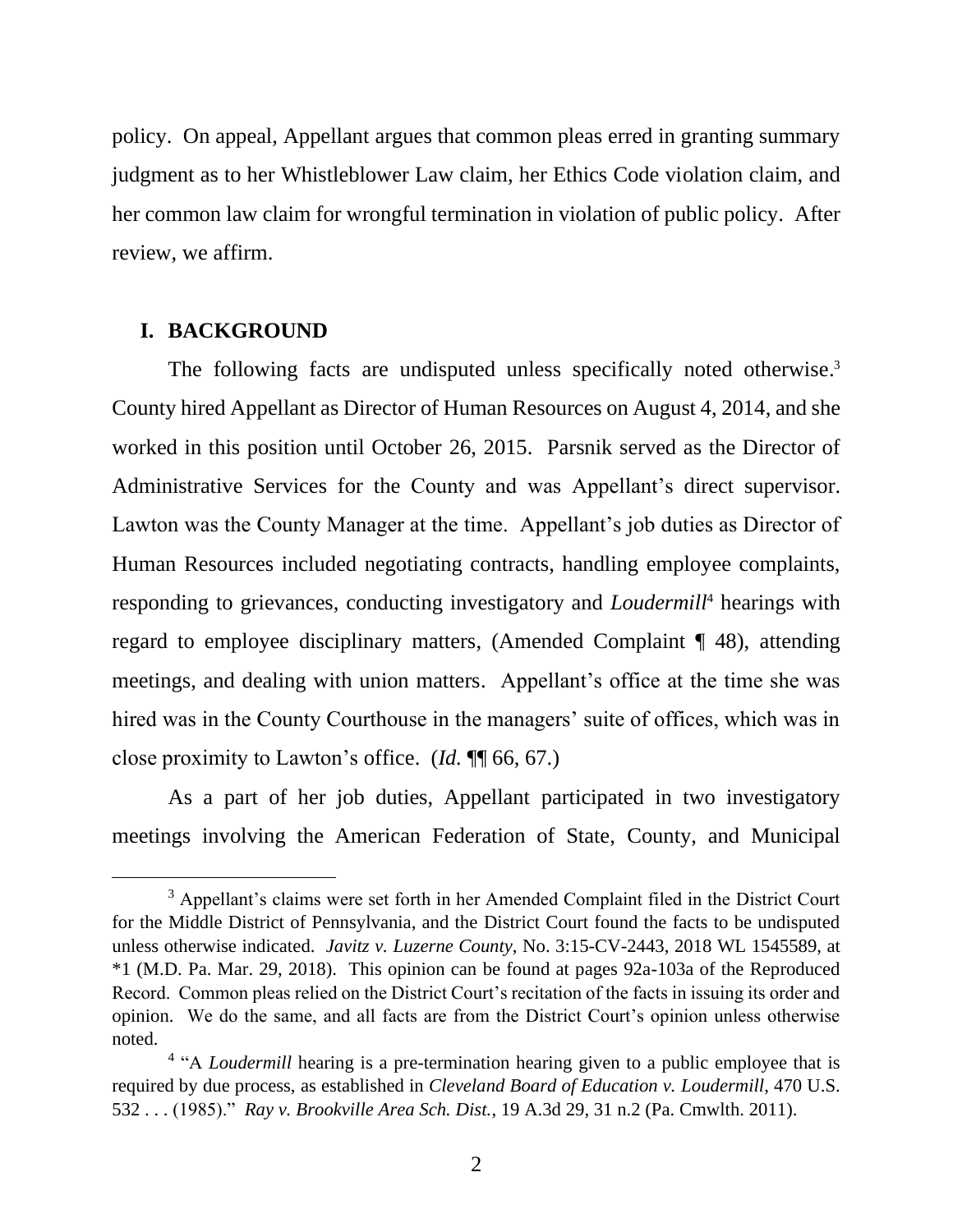Employees (AFSCME). During these meetings, County employee and AFSCME president Paula Schnelly (Schnelly) was present as an AFSCME union representative for the union members employed by the County being investigated. Schnelly worked for the County in the District Attorney's Office as an administrative assistant, and her job duties were limited to the handling of appellate matters. In March 2015, AFSCME filed an unfair labor practice charge against the County in regard to the investigation Appellant conducted that included one of the investigatory meetings that Schnelly attended. The unfair labor practice charge included a document that appeared to Appellant to be a verbatim transcript of the above meeting. (*See* Reproduced Record (R.R.) at 164a-70a.) Appellant, noting that Schnelly had not been taking consistent notes at the meetings but did have her phone on the table in front of her with her hands folded in front of her, believed that this transcript was the result of Schnelly's illegal recording of the meeting without the consent of those present. (*Id.* at 131a-32a.) Appellees dispute that Schnelly recorded the meeting and that Appellant has produced sufficient evidence to support that Schnelly did so. Further, while Appellant asserts that Schnelly participated in the meeting in her role as a county employee, Appellees maintain that she participated in the meeting solely as an AFSCME representative.

Appellant brought her concern regarding the potential recording to Parsnik, who agreed that the transcript may have resulted from an illegal recording. Appellant and Parsnik then met with the County's District Attorney, who stated that she would be referring the matter to the Pennsylvania Office of the Attorney General due to a conflict of interest. Appellant alleges that Lawton then intervened and instructed the District Attorney to not investigate the issue, (Amended Complaint ¶ 76), though Appellees and the District Attorney deny that Lawton did so,

3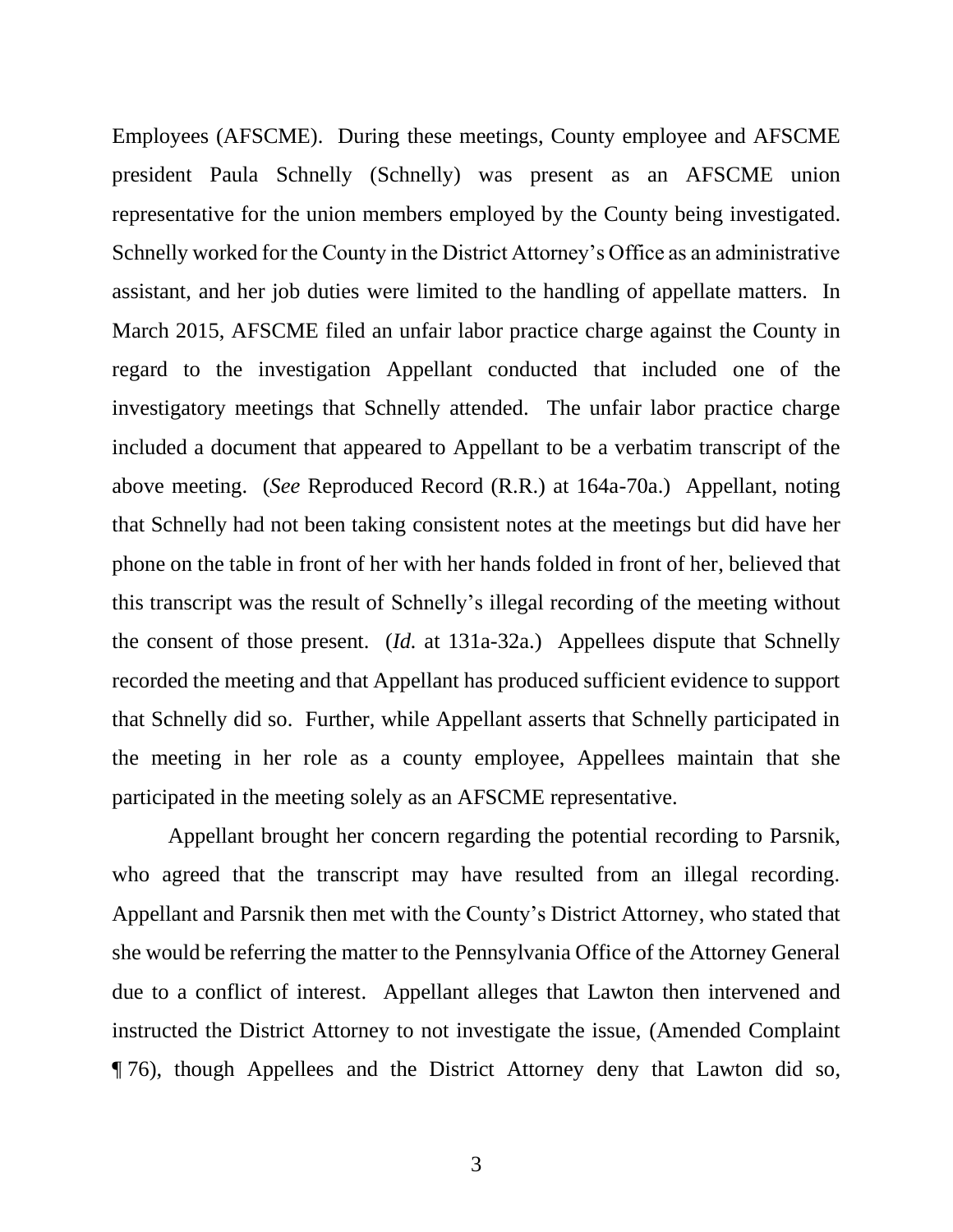(Affidavit of Luzerne County District Attorney ¶ 5; Supplemental Reproduced Record (S.R.R.) at 553b).

Over the following months, Appellant repeatedly asked Parsnik and the County Solicitor about the status of the investigation and also inquired with the District Attorney, but she received no response. (Amended Complaint ¶¶ 83-84.) Appellant claims that after reporting the incident to the District Attorney and following up regarding the investigation's status, she began to suffer retaliatory actions. For instance, Appellant avers that Parsnik informed her that her office was going to be moved from the County Courthouse to another building. (*Id.* ¶ 66.) Appellant further submits that Parsnik denied her access to the Human Resources budget, blocked her ability to use budgeted monies to hire or compensate staff, restricted her access to the filing cabinet containing personnel information and required her to submit permission requests for such access, took over all contract negotiations and union meetings and excluded her from such without consulting Appellant, began to provide Appellant's subordinate employees with work assignments that were previously her responsibility, gave Appellant tasks that were not previously a part of her job responsibility, and generally acted in a rude manner towards Appellant. (*Id.* ¶¶ 68-69, 72-74, 77-80.) Finally, Appellant alleges she was eliminated from budgetary and union meetings, including subsequent AFSCME meetings with Schnelly. Appellees deny that many of these actions took place, such as Appellant being restricted from contract negotiations and union meetings, and that, to the extent that any of these actions did occur, they were not retaliatory in nature.

On October 15, 2015, AFSCME and the County settled the unfair labor practices charge. On October 26, 2015, Parsnik and the County Solicitor held a

4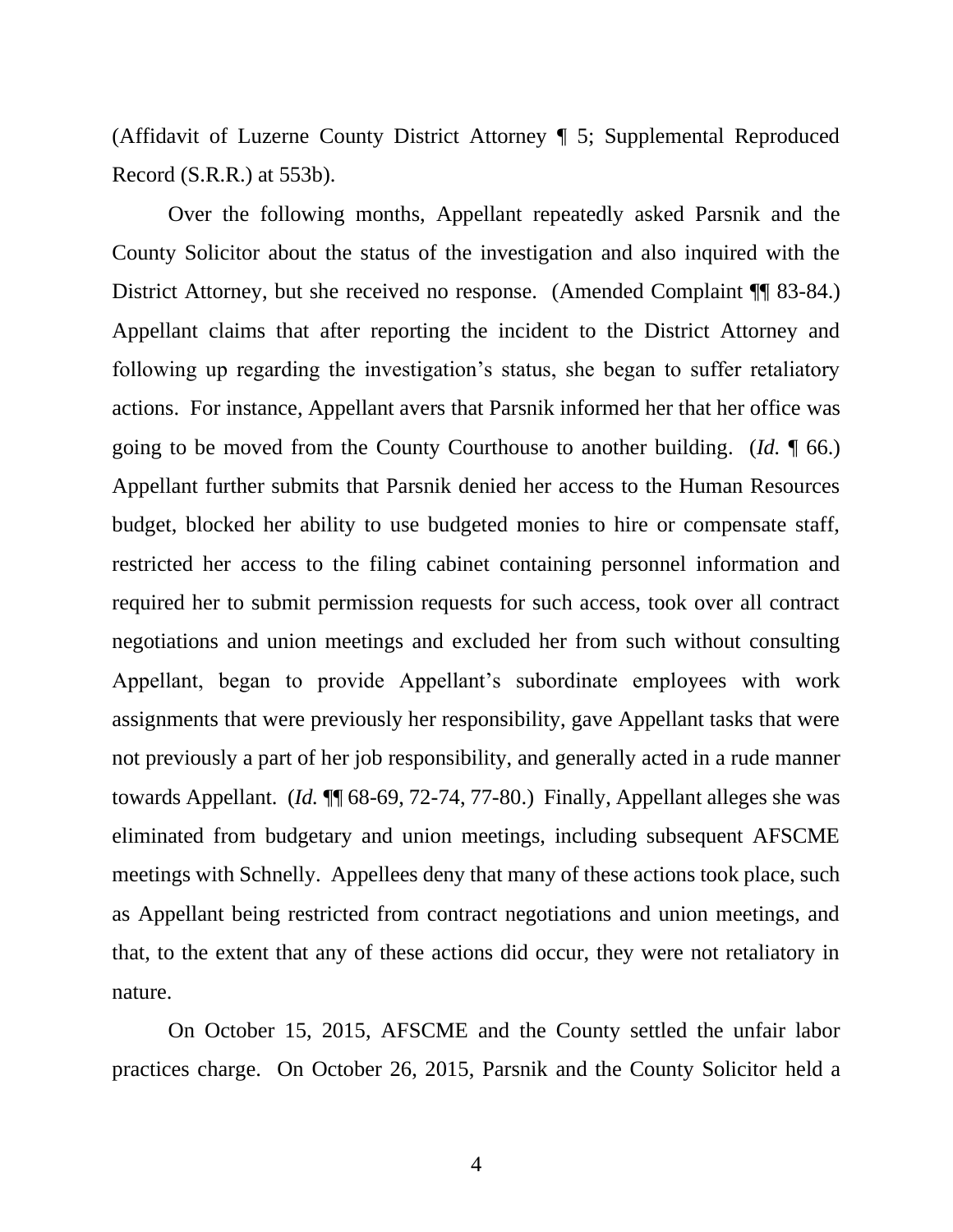meeting with Appellant at which they informed Appellant that she would no longer be employed by the County. Appellant refused to resign and requested a *Loudermill* hearing, which was not provided. Appellant avers that no reason was given for her termination and that her work performance was not at issue until she brought her allegations. (Appellant's Affidavit ¶ 34, R.R. at 251a.) Appellees maintain that Appellant's termination was due to her: conduct towards unions; refusal to follow through with hiring a Human Resources Business Partner; failure to initiate policies, procedures, and initiatives as directed; and handling of issues with the employment application for a candidate for an assistant public defender position. (Appellees' Statement of Undisputed Material Facts in Support of Motion for Summary Judgment ¶ 70, S.R.R. at 466b.)

On December 21, 2015, Appellant filed an initial complaint in the District Court for the Middle District of Pennsylvania (District Court), which was followed by the Amended Complaint at issue here. Appellant brought claims pursuant to 42 U.S.C. § 1983 for violations of procedural due process under the Fourteenth Amendment<sup>5</sup> and the First Amendment<sup>6</sup> to the United States Constitution and the present state law claims, which included one claim for violation of the Whistleblower Law, one breach of contract claim for violation of the County's Personnel Code, Home Rule Charter, and Ethics Code, and one common law claim for wrongful termination in violation of public policy brought in the same Court as her Whistleblower Law claim. Appellees filed a motion for summary judgment, and

 $5$  U.S. CONST. amend. XIV,  $\S$  1 (stating, in pertinent part, that no state shall "deprive any person of life, liberty, or property, without due process of law").

<sup>6</sup> U.S. CONST. amend. I ("Congress shall make no law . . . abridging the freedom of speech."). Appellant brought a First Amendment retaliation claim, which requires a "public employee plaintiff [to] allege that h[er] activity is protected by the First Amendment, and that the protected activity was a substantial factor in the alleged retaliatory action." *Gorum v. Sessoms*, 561 F.3d 179, 184 (3d Cir. 2009).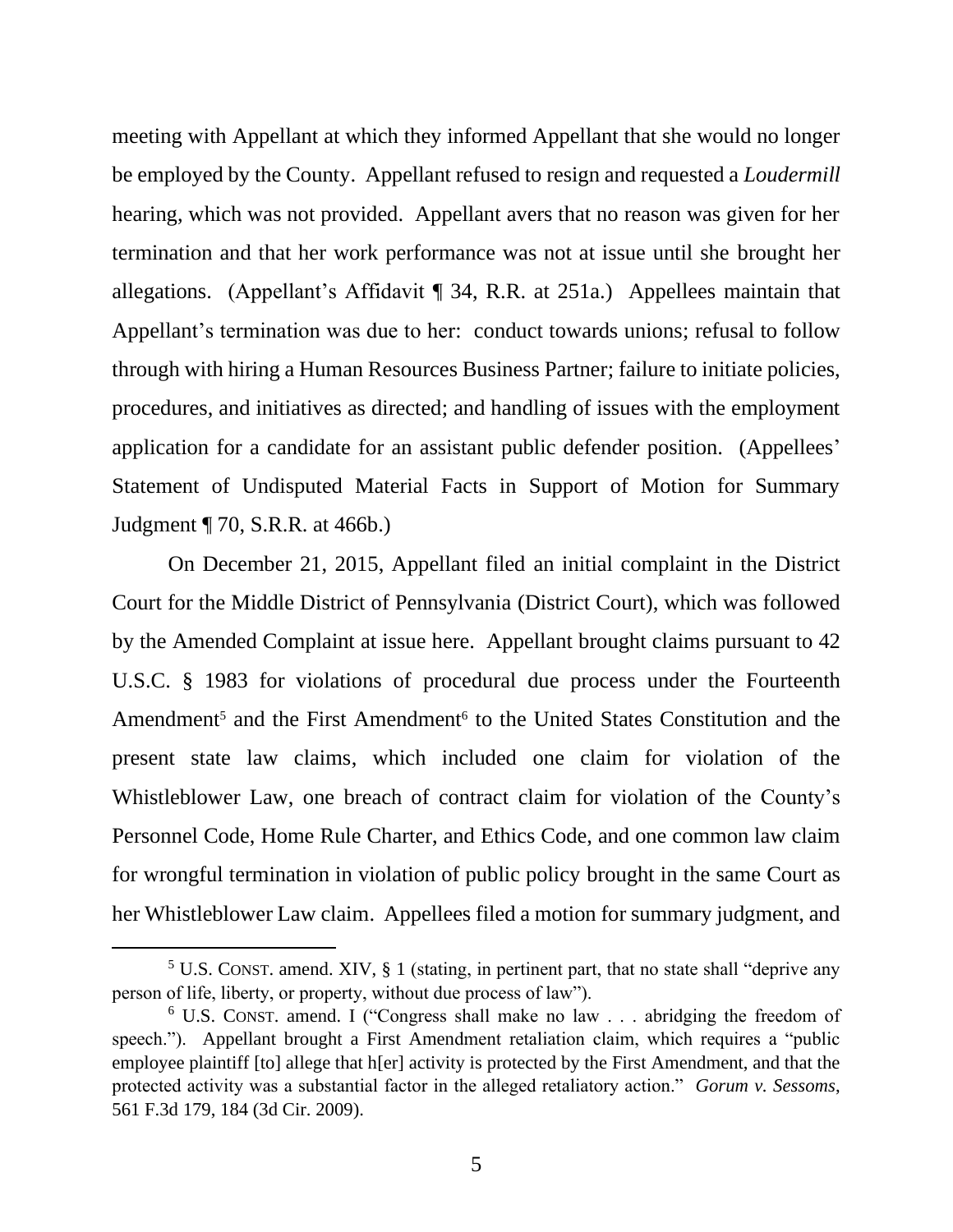the District Court granted the motion as to Appellant's procedural due process claim and First Amendment claim but declined to exercise supplemental jurisdiction over Appellant's state law claims. *Javitz v. Luzerne County*, No. 3:15-CV-2443, 2018 WL 1545589, at \*12 (M.D. Pa. March 29, 2018) (*Javitz II*). 7

Following the District Court's refusal to exercise supplemental jurisdiction over her state law claims, Appellant filed a praecipe seeking the transfer of her state law claims from the District Court to common pleas pursuant to Section 5103(b)(1) of the Judicial Code, 42 Pa.C.S. § 5103(b)(1). 8 Appellees filed a motion to transfer the state law claims to Luzerne County, which were ultimately transferred to common pleas.

On March 13, 2019, Appellees filed their Motion with regard to Appellant's breach of contract claims under the County Personnel Code, Home Rule Charter, and Ethics Code, and Whistleblower Law claim. Appellees argued in their Motion that Appellant's breach of contract claim fails because she was an at-will, exempt employee with no property interest and that her Whistleblower Law claim lacks merit because there was no wrongdoing by any County employee since Schnelly was acting in her role as AFSCME president and Appellant was not fired for reporting the alleged wrongdoing. In support of their Motion, Appellees submitted the

 $<sup>7</sup>$  Appellant appealed to the United States Court of Appeals for the Third Circuit, which</sup> affirmed the dismissal of Appellant's due process claim but reversed and remanded with regard to Appellant's First Amendment claim. *Javitz v. County of Luzerne*, 940 F.3d 858, 867 (3d Cir. 2019).

 $8$  Section 5103(b)(1) provides, in pertinent part, that

<sup>[</sup>w]here a matter is filed in any United States court for a district embracing any part of this Commonwealth and the matter is dismissed by the United States court for lack of jurisdiction, any litigant in the matter filed may transfer the matter to a court or magisterial district of this Commonwealth.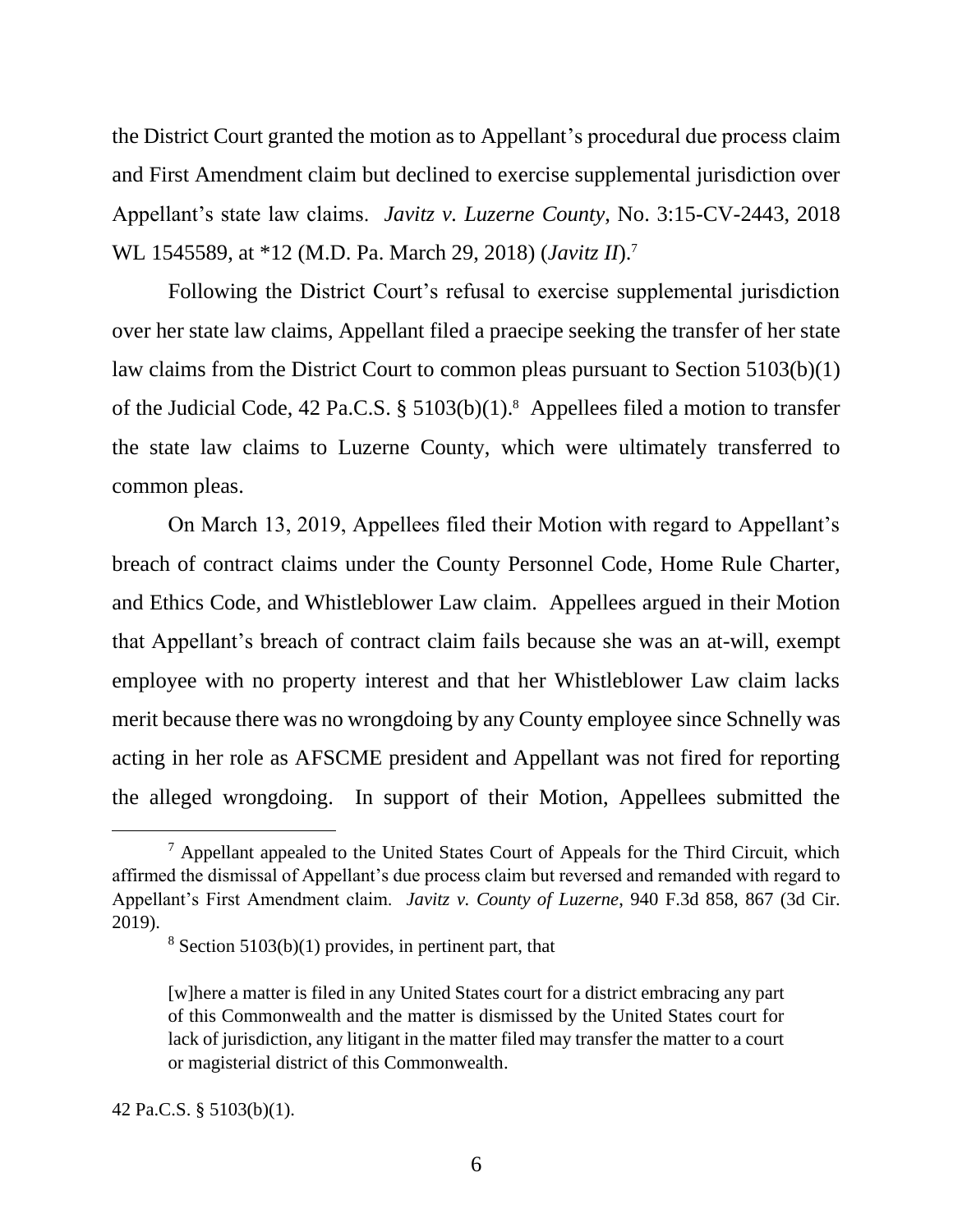following evidence for the purpose of refuting Appellant's claims that she was retaliated against for filing a report of wrongdoing and showing that Appellant was terminated for reasons unrelated to the report. First, Appellees provided the deposition of Shelby Watchille, a Luzerne County Human Resources employee, who indicated that her office also moved away from the County Courthouse around the same time as Appellant along with the entirety of the County's Human Resources Department. (S.R.R. at 307b.) Next, Appellees point to the deposition of Necia Gazdziak, another Luzerne County Human Resources employee, who indicated that Appellant made her feel uncomfortable by "trying to make [her] say something that was[no]t true" and that Appellant "continually asked [her] for the whole time that [Appellant was] there . . . who [she] knew to get hired" with regard to the vacant Human Resources Business Partner position. (*Id.* at 310b.) Gazdziak further testified that she also participated in the move from the County Courthouse around the same time as Appellant's office was moved, affirming that the entire Human Resources Department was moved, and stating that Appellant had been aware of the potential for a move from the County Courthouse when Appellant interviewed Gazdziak in October 2014. (*Id.*) Next, with regard to Appellant's claim that she was restricted from involvement in budget and union meetings and contract negotiations, Appellees provided emails reflecting Appellant's involvement with such meetings after her report of alleged wrongdoing in March 2015. (*See id.* at 313b-31b, 353b-63b, 362b-428b.) To demonstrate one of the reasons for Appellant's termination, that Appellant had been directed to hire a Human Resources Business Partner, a position that had not been filled at the time of Appellant's termination, Appellees provided the email chain documenting Parsnik's instructions for such hire to Appellant. (*See id.* at 339b-52b.) Finally, Appellees point to the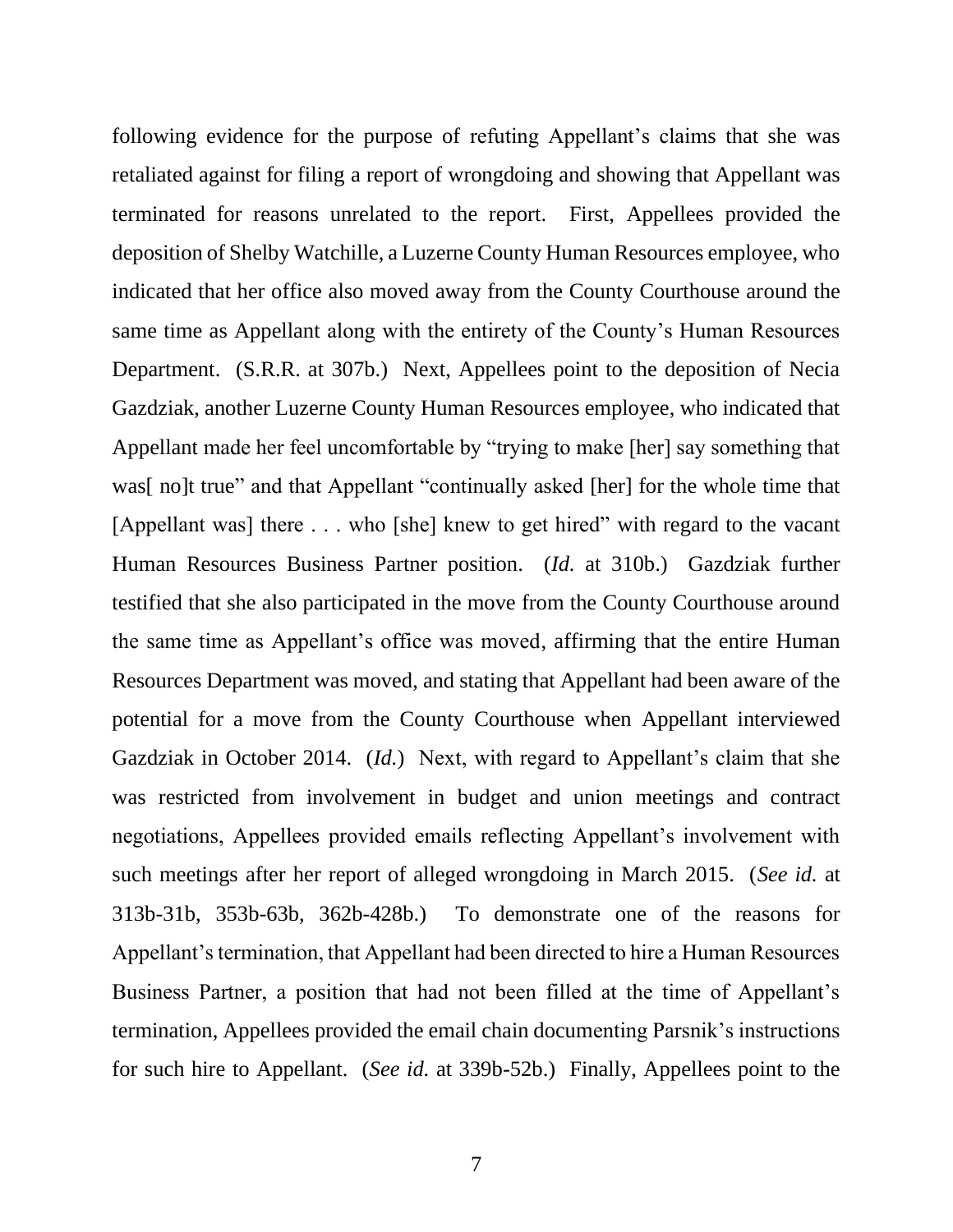transcripts of the meetings at issue and the unfair labor practice complaint to show Appellant's unfavorable handling of union matters as another reason for her termination. (*Id.* at 244b-88b.)

In opposition to the Motion, Appellant provided the deposition of the District Attorney, who stated that she referred the issue to the Attorney General due to the conflict of interest stemming from Schnelly's employment with her office. (R.R. at 240a-41a.) She also submitted her own affidavit, in which she stated that she "had no prior discipline before her termination," that "[s]he was not warned,[]given a warning, []suspended[, or] given a last chance agreement," and that she was "just told to pack up and get out shortly after the unfair labor practice complaint . . . was settled." (Appellant's Affidavit ¶ 34, R.R. at 251a.) Finally, Appellant pointed to Schnelly's deposition, in which a note-taking exercise was performed in order to gauge "whether she had the kind of note-taking ability" that would explain the verbatim transcript submitted in the unfair labor practice complaint. (R.R. at 272a, 275a-88a.)

After argument, common pleas granted the Motion, entered judgment in favor of Appellees with regard to all claims in Appellant's Amended Complaint, and dismissed Appellant's complaint with prejudice. In its accompanying opinion, common pleas determined that Appellees were "entitled to Summary Judg[]ment on [Appellant's] breach of contract claim and [,] regardless, [Appellant's] claim is precluded by collateral estoppel." (Common Pleas' December 18, 2019 Opinion (Op.) at 4; R.R. at 354a.) Common pleas adopted the District Court's finding that "'based on the unambiguous terms of the offer of employment that [Appellant] signed, [Appellant] is an at-will, exempt service employee' and 'nothing in the [Luzerne County] Home Rule Charter and Personnel Code prevents [Appellant]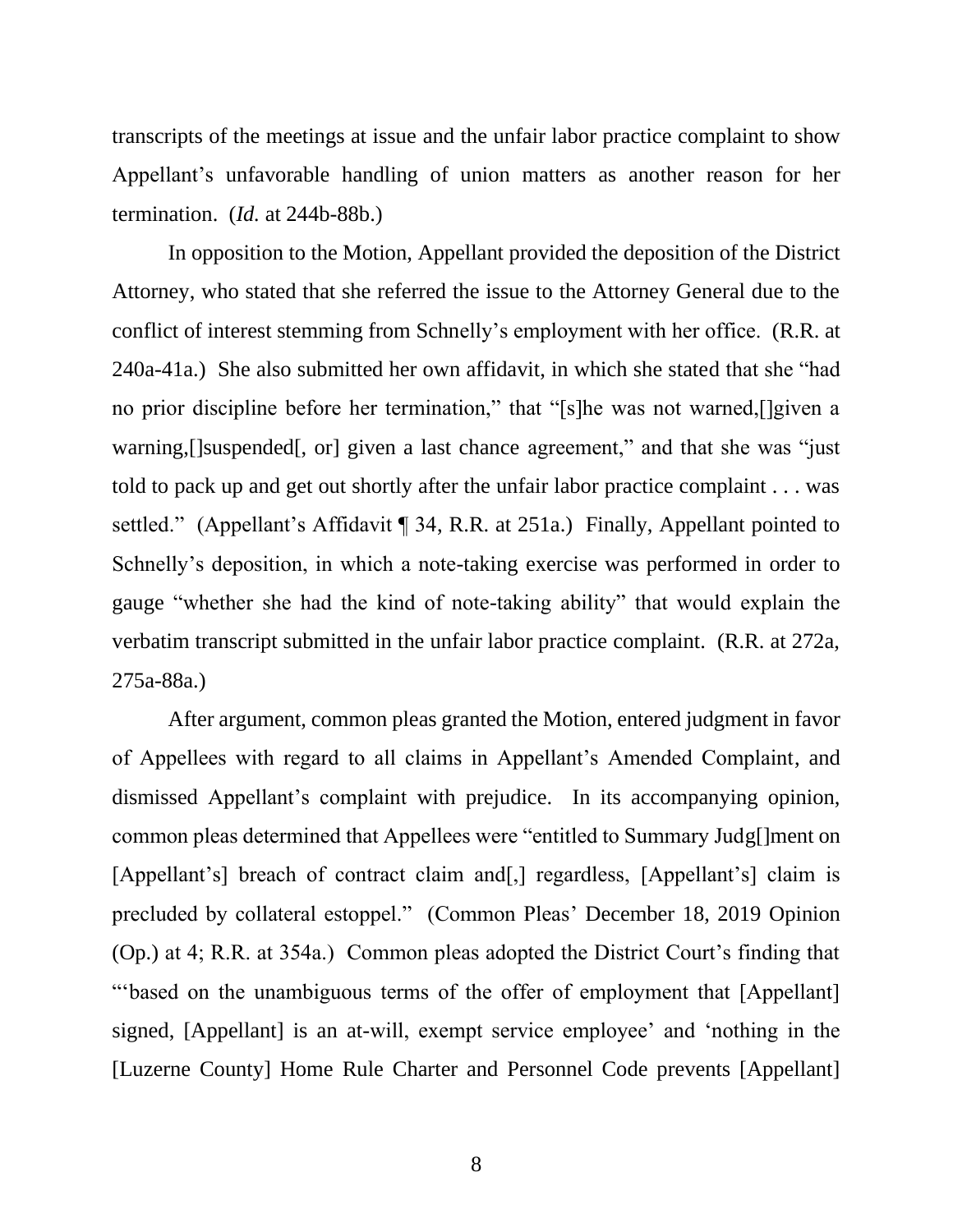from being classified' as such." (*Id*. at 5; R.R. at 355a (quoting *Javitz II*, 2018 WL 1545589, at \*6-8).) Moreover, common pleas held that Appellant was collaterally estopped from bringing her breach of contract claim because all four elements of the test under *Rue v. K-Mart Corp.*, 713 A.2d 82, 84 (Pa. 1998), were met. Specifically, common pleas found that: (1) Appellant's breach of contract claim under the Home Rule Charter and Personnel Code was decided in *Javitz II*; (2) the action reached final judgment upon the Third Circuit's affirmation of *Javitz II*, from which no appeal was filed; (3) Appellant and Appellees were parties to that action; and (4) Appellant and Appellees had a full and fair opportunity to litigate the issue in that action. Therefore, common pleas declined to disagree with the District Court's holding on that issue and determined that Appellant was precluded from raising this issue.

With respect to Appellant's Whistleblower Law claim, common pleas found that "the record fails to support a prima facie case for [Appellant's] claim," as common pleas determined that it was "undisputed from the record that [] Schnelly attended the meetings as the AFSCME union representative, not on behalf of the County." (*Id*. at 356a-57a.) Common pleas determined that because Schnelly's job duties as an administrative assistant only included working on appeals, "Schnelly had no reason to attend union meetings on behalf of the County." (*Id.* at 357a.) Further, common pleas held that Appellant "only made bald assertions that [] Schnelly transcribed the meetings . . . and failed to provide any evidence that [] Schnelly recorded the meetings." (*Id*.) Finally, because "the record clearly shows that [Appellant] was not terminated for any reporting of wrongdoing or waste, but for issues dealing with work performance, specifically her handling of matters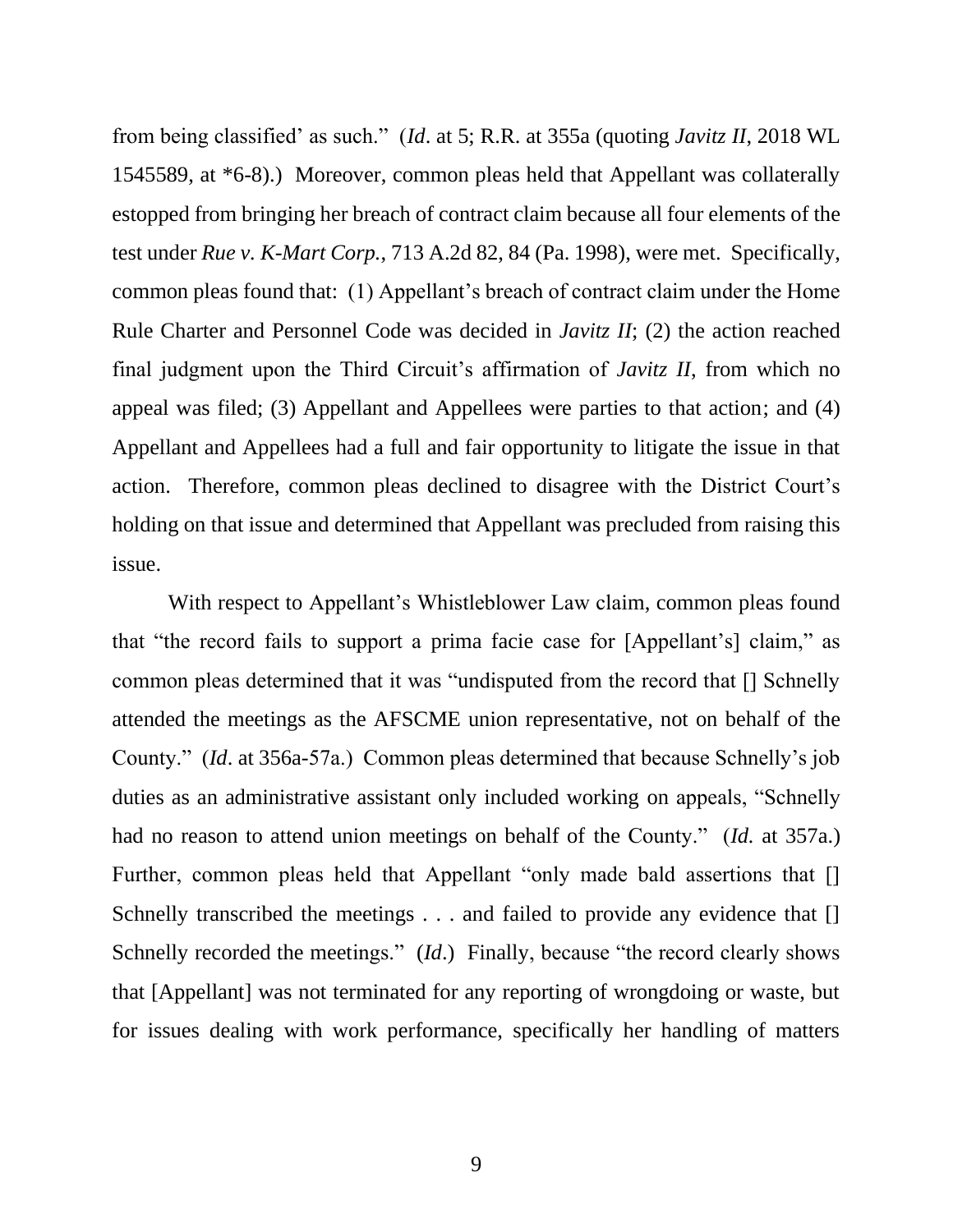involving labor unions[,]" common pleas held that Appellant failed to establish a prima facie case for a Whistleblower Law claim. (*Id*.)

After Appellant filed her Statement of Errors Complained of on Appeal, common pleas issued its opinion pursuant to Pennsylvania Rule of Appellate Procedure 1925(a) (Rule 1925(a) Op.). In this opinion, common pleas expanded on its reasons for granting the Motion, relying on *Gray v. Hafer*, 651 A.2d 221, 224 (Pa. Cmwlth. 1994), for its definition of "wrongdoing" under the Whistleblower Law and in finding that the alleged wrongdoing could not be attributed to Appellees. Common pleas explained that Appellees "were not responsible for any of [] Schnelly's alleged conduct at the union meetings as she attended as a union representative," not on behalf of Appellees, especially since Schnelly's job responsibilities primarily include the preparation of "briefs, motions, and orders for appellate appeals[.]" (Rule 1925(a) Op. at 7, 9; R.R. at 385a, 387a.) Common pleas also added that Appellant "failed to show any wrongdoing attributable to" Appellees. (Rule 1925(a) Op. at 11; R.R. at 389a.) Rather, common pleas explained that her

termination apparently was the result of her unsatisfactory work performance. Specifically, [Appellant's] conduct toward county unions; her refusal to hire a Human Resources Business Partner; her failure to initiate policies, procedures and directed initiatives; and her handling of issues with an employment application for a candidate for an assistant public defender position; and had nothing to do with her report of alleged recording.

# (Rule 1925(a) Op. at 10; R.R. at 388a.)

Common pleas then addressed Appellant's wrongful termination in violation of public policy claim for the first time, as it neglected to do so in its earlier opinion. Common pleas reasoned that Appellant could not avail herself of the public policy exception to the general rule that a common law cause of action for wrongful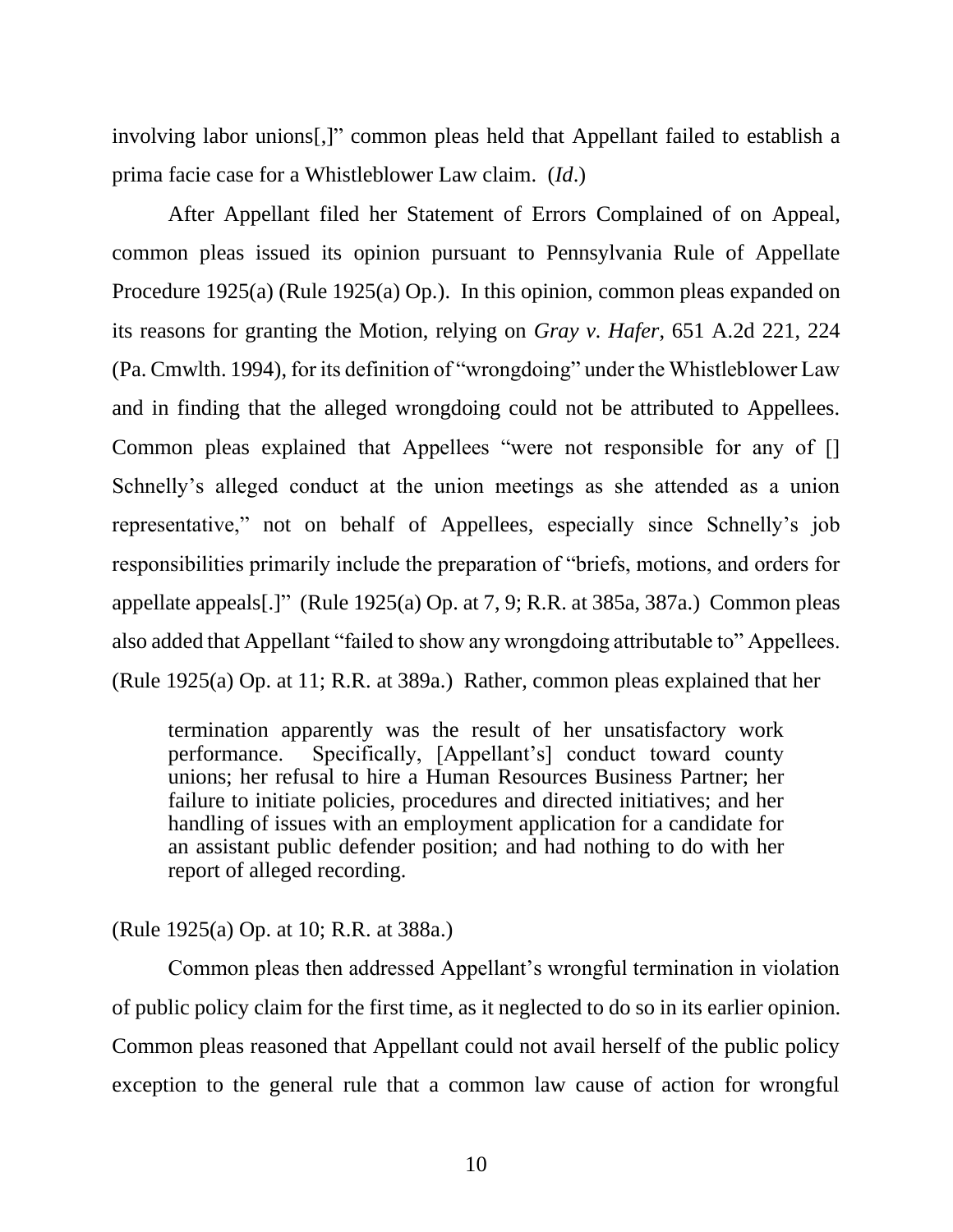termination is not available in Pennsylvania for an at-will employee. Because Appellant failed to establish a cause of action under the Whistleblower Law and to identify any other relevant statutes or legal precedent indicating that the alleged retaliation violates public policy, and as Appellees had separate, plausible reasons for terminating her at-will employment, common pleas explained that summary judgment was appropriate as to this claim.

Finally, common pleas explained that although Appellant "did not dispute [] [its] ruling on the Violation of Legislative Enactment claims for the [P]ersonnel [C]ode and [H]ome [R]ule [C]harter in her Statement of Errors Complained of on Appeal[, its] December 18, 2019 Summary Judgment Opinion is sufficient to justify summary judgment" on these claims. (Rule 1925(a) Op. at 13; R.R. at 391a.) Further, as common pleas did not address Appellant's claim for violation of the County's Ethics Code in its earlier opinion, the court found that the "County's 'whistle[]blowing' policy parallels that of the Whistleblow[er Law]," and, therefore, common pleas analyzed the claim in the same fashion. (Rule 1925(a) Op. at 14; R.R. at 392a.) Accordingly, because it found that Schnelly was not acting in her role as a County employee but as an AFSCME representative, common pleas determined that Appellant "did not report a 'wrongdoing' attributable to [Appellees] that they are charged to enforce, as the alleged recordings of the union meetings were not taken by, nor could they be attributed to, any of [Appellees] or their employees." (*Id.*) And, moreover, common pleas explained that Appellant did "not present sufficient evidence to establish a causal connection between her March 2015 report and her termination[] seven months later." (*Id.*) For these reasons, common pleas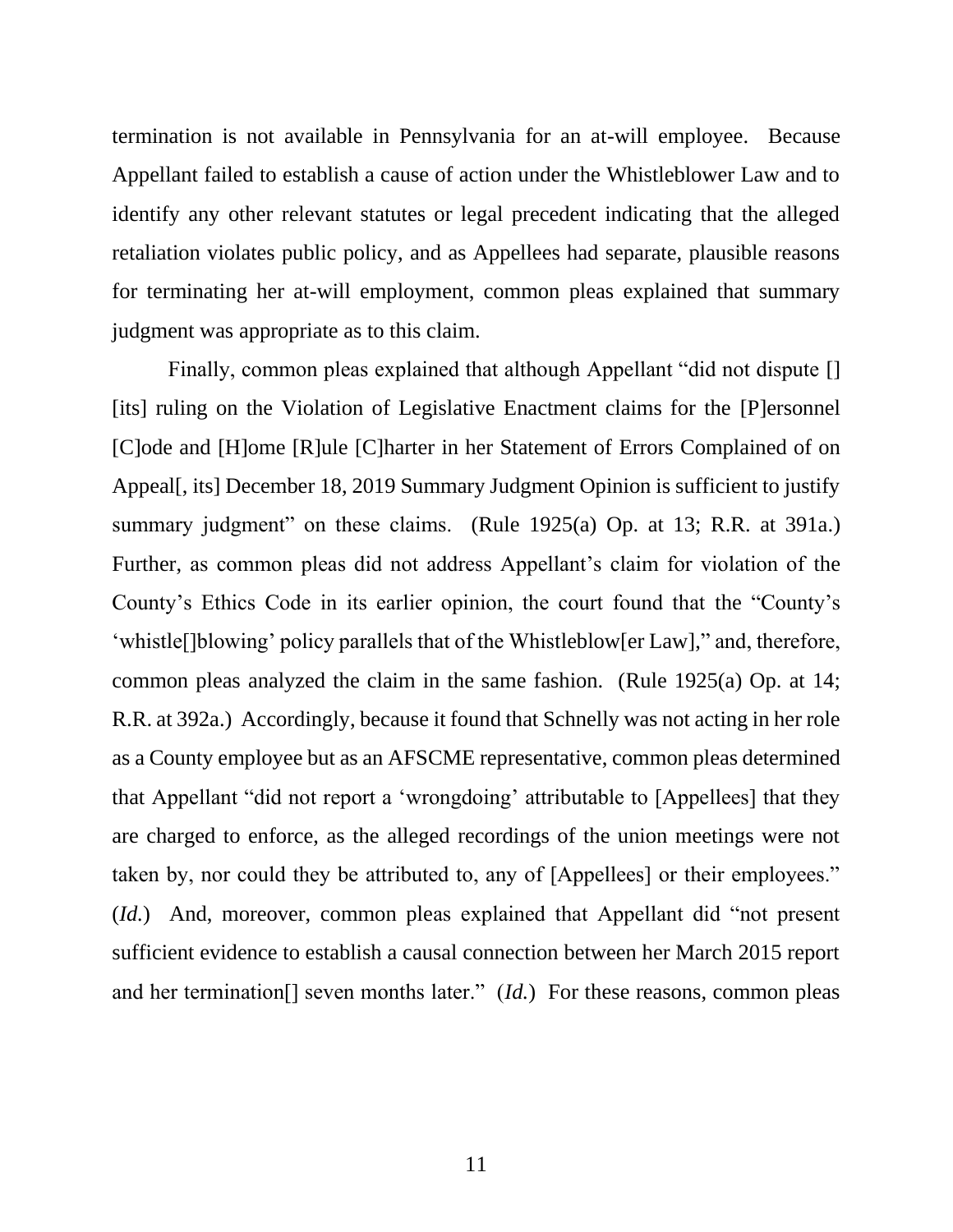reaffirmed that Appellees were entitled to summary judgment. Appellant now appeals to this Court.<sup>9</sup>

### **II. DISCUSSION**

A motion for "[s]ummary judgment is properly granted where there is no genuine issue of material fact as to a necessary element of a cause of action and the moving party has clearly established entitlement to judgment as a matter of law." *LaChance v. Michael Baker Corp.*, 869 A.2d 1054, 1056 n.3 (Pa. Cmwlth. 2005). For the purposes of summary judgment, "[a] fact is material only if it directly affects the disposition of the case." *Pyeritz v. Commonwealth*, 956 A.2d 1075, 1079 (Pa. Cmwlth. 2008) (citing *Allen v. Colautti*, 417 A.2d 1303 (Pa. Cmwlth. 1980)). "All doubts as to the existence of a genuine issue of a material fact are to be resolved against the granting of summary judgment." *Shoats v. Commissioner, Pa. Dep't of Corr.*, 591 A.2d 326, 330 (Pa. Cmwlth. 1991) (citing *Penn Ctr. House, Inc. v. Hoffman*, 553 A.2d 900 (Pa. 1989)). "[T]he questions of whether there are material facts in issue and whether the moving party is entitled to summary judgment are matters of law." *Alderwoods (Pa.), Inc. v. Duquesne Light Co.*, 106 A.3d 27, 34 n.5 (Pa. 2014).

### *A. Whistleblower Law*

Appellant first alleges that common pleas erred in granting summary judgment as to her Whistleblower Law claim. Specifically, Appellant asserts that common pleas erred in ruling on three of the required elements for a wrongful

<sup>&</sup>lt;sup>9</sup> "This Court's review of a trial court's order granting or denying a motion for summary judgment is limited to determining whether the trial court committed an abuse of discretion or an error of law." *Sacco v. Township of Butler*, 863 A.2d 611, 613 (Pa. Cmwlth. 2004).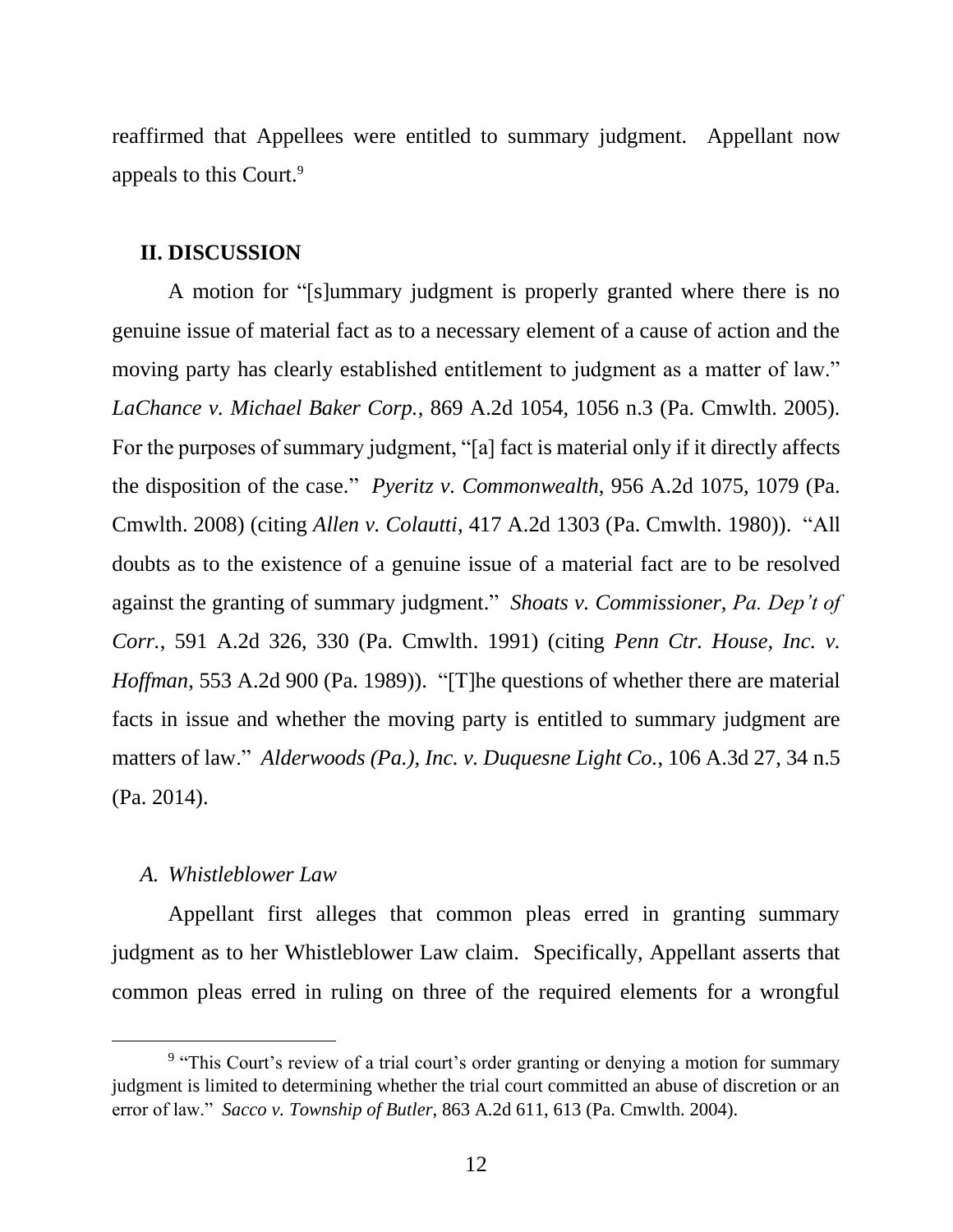discharge claim under the Whistleblower Law, which Appellant posits requires her to prove the following: (1) an employee (2) who was discharged (3) because (4) she made a good faith report (5) to her employer (6) of an instance of wrongdoing (7) by a public body. *See* Section 3 of the Whistleblower Law, 43 P.S. § 1423. Appellant submits that common pleas erroneously decided that: no wrongdoing occurred because there was no evidence that Schnelly actually recorded the meeting; even if wrongdoing occurred, it did not involve Appellees because Schnelly was acting as an AFSCME representative, not a County employee; and Appellant was not fired because of the report of wrongdoing but for performance-related reasons.

Section 3(a) of the Whistleblower Law provides, in pertinent part:

**(a) Persons not to be discharged.--**No employer may discharge, threaten or otherwise discriminate or retaliate against an employee regarding the employee's compensation, terms, conditions, location or privileges of employment because the employee . . . makes a good faith report . . . to the employer or appropriate authority [of] an instance of wrongdoing or waste by a public body[.]

43 P.S. § 1423(a). The "Whistleblower Law protects employees who come forth with good faith reports of wrongdoing by publicly [ ] funded employers; it does so by prohibiting retaliatory conduct from the employer, and by providing a civil remedy for employees when employers violate the law's provisions." *Harrison v. Health Network Lab'ys Ltd. P'ships*, 232 A.3d 674, 681 (Pa. 2020) (citing *Bailets v. Pa. Tpk. Comm'n*, 181 A.3d 324, 333 (Pa. 2018)).

Section 4(b) of the Whistleblower Law states the requirements that a plaintiff must satisfy to establish a prima facie case of a violation thereof, and provides, in pertinent part:

**(b) Necessary showing of evidence.--**An employee alleging a violation of this act must show by a preponderance of the evidence that, prior to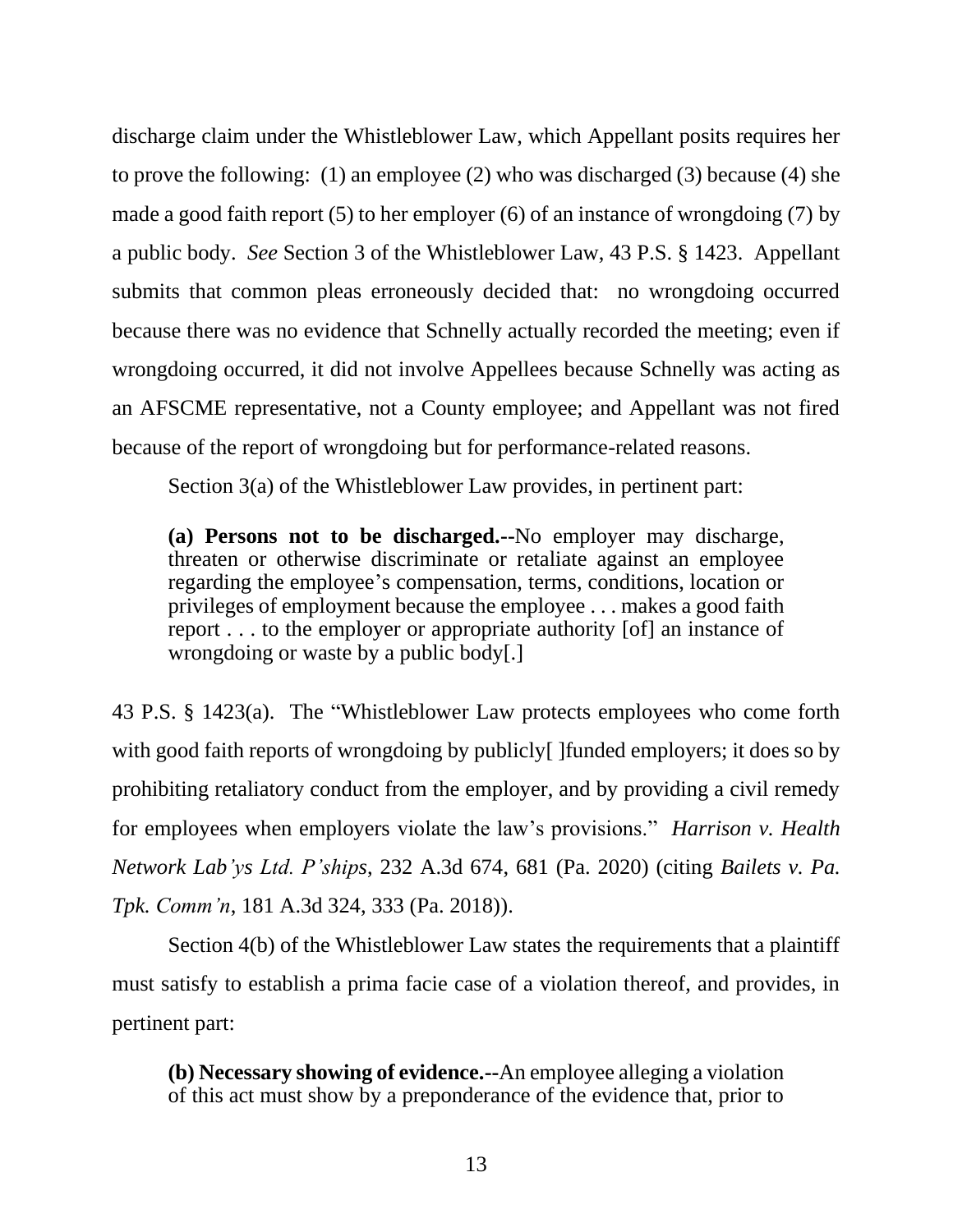the alleged reprisal, the employee . . . had reported . . . in good faith . . . an instance of wrongdoing or waste to the employer or an appropriate authority.

43 P.S. § 1424(b). Where a plaintiff makes this showing, the burden shifts to the employer to prove its actions were lawful under Section 4(c) of the Whistleblower Law, which states that "[i]t shall be a defense to an action under this section if the defendant proves by a preponderance of the evidence that the action by the employer occurred for separate and legitimate reasons, which are not merely pretextual." 43 P.S. § 1424(c). Thus, to establish a prima facie case for wrongful discharge under the Whistleblower Law, "the plaintiff must show both a protected report of wrongdoing or waste and a causal connection between that report and the discharge." *Evans v. Thomas Jefferson Univ*., 81 A.3d 1062, 1064 (Pa. Cmwlth. 2013) (citing *O'Rourke II v. Commonwealth*, 778 A.2d 1194, 1200 (Pa. 2001)); *Golaschevsky v. Dep't of Env't Prot.*, 720 A.2d 757, 758-59 (Pa. 1998); *Gray*, 651 A.2d at 225. Therefore, **all** of the following must be shown to establish a prima facie case: (1) a protected report of wrongdoing, (2) by a public body, and (3) causal connection between the report and her termination.

In this case, we must determine whether common pleas erred in holding that, as a matter of law, Appellant has not established **all three** elements necessary to establish the prima facie case. We conclude that common pleas did not err as Appellant has not provided sufficient evidence to show a causal connection between her report and her termination under the standard set forth by our Supreme Court. Because she has not established the causal connection, we begin with this element of the analysis.

Appellant argues that summary judgment was improperly granted on her Whistleblower Law claim because there is a dispute of material fact surrounding the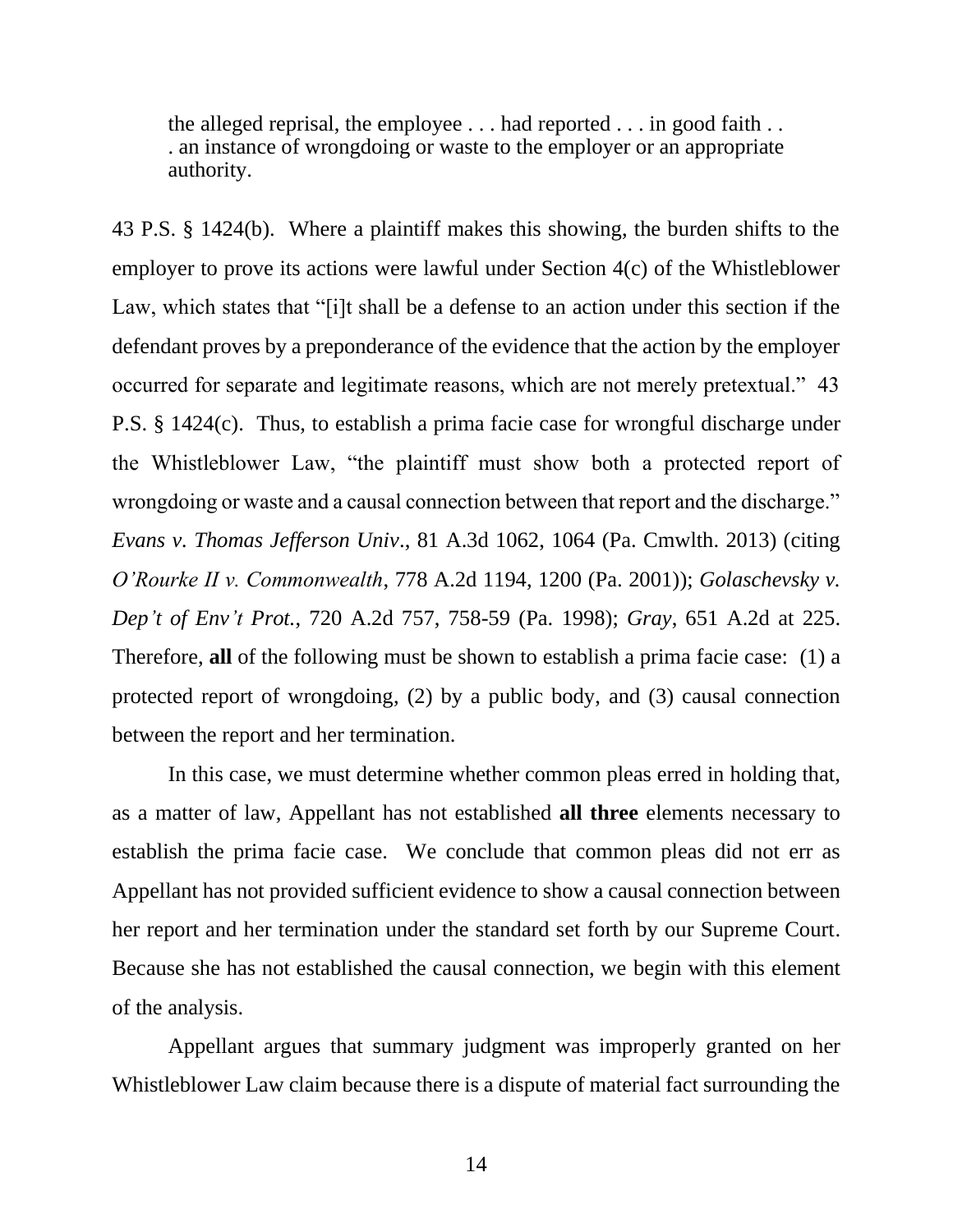cause of her discharge. Appellant claims she was discharged in retaliation for her report of wrongdoing, and, contrarily, Appellees claim she was discharged for legitimate non-retaliatory reasons. Appellant thus asserts "that key facts concerning the connection between [] [Appellant's] report of wrongdoing and her termination are disputed and are based almost exclusively on oral testimony that conflicts." (Appellant's Br. at 38.) The fact that there is no "smoking gun" regarding her termination is of no moment, Appellant maintains, because this is the case in most retaliation cases where causation evidence is often circumstantial. (*Id.* at 39-40.) Accordingly, Appellant argues that common pleas improperly determined that the causal connection was not met by making credibility determinations as to the reasons behind Appellant's termination, which is inappropriate at this stage of the proceedings.

Appellees submit that Appellant has failed to provide sufficient evidence to show the causal connection between her termination and her report of the alleged wrongdoing, as required by our Supreme Court. Appellees contend that the evidence Appellant cited in response to the Motion is insufficient to show such causal connection and, therefore, she did not meet her burden of proving a prima facie case.

As stated by our Supreme Court, the causal connection required for a Whistleblower Law claim must be shown "by concrete facts or surrounding circumstances that the report of wrongdoing or waste led to plaintiff's dismissal, such that **there was specific direction or information received not to file the report** or that **there would be adverse consequences because the report was filed**." *Golaschevsky*, 720 A.2d at 759 (quoting *Gray*, 651 A.2d at 225) (alterations omitted) (emphasis added). "'Vague and inconclusive circumstantial evidence' is insufficient to satisfy that threshold burden to show a causal connection and shift the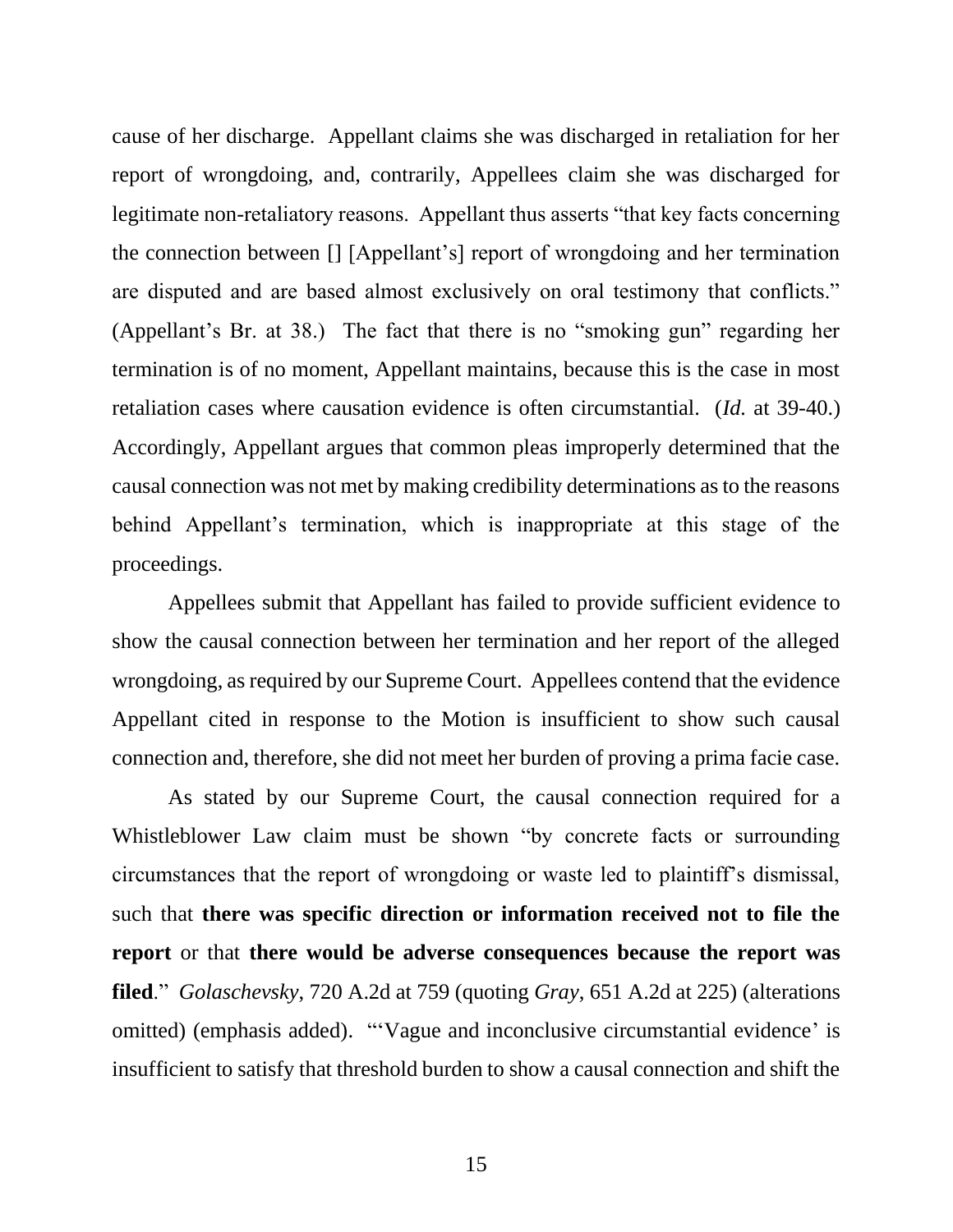burden to the defendant to justify its actions." *Evans*, 81 A.3d at 1070 (quoting *Golaschevsky*, 720 A.2d at 759) (internal quotations omitted). Moreover, "the mere fact that [a] discharge occurred a few months after a report of wrongdoing and that the first formal negative actions by the employer occurred after the report are **not** enough to show a causal connection." *Id.* at 1070-71 (emphasis in original).

For instance, in *Golaschevsky*, the employee claimed "that his report of alleged wrongdoing touched off a series of retaliatory actions," including negative performance evaluations, lack of cooperation from fellow employees and supervisors, withholding of information regarding computer software that was related to his work duties, and, ultimately, termination. 720 A.2d at 759-60. The Supreme Court explained that the employee's perception of his treatment was not sufficient to show the necessary causal connection and, therefore, that the employee failed to establish a prima facie case. Subsequently, this Court, in *Evans*, 81 A.3d at 1070-71, found that the employee there, who had submitted evidence similar to that submitted in *Golaschevsky* regarding his treatment following his report of alleged wrongdoing, had not submitted evidence sufficient to establish a prima facie case of causation under *Golaschevsky*.

In reviewing the record, we are constrained to agree with Appellees that the record is devoid of specific and concrete facts showing that Appellant's termination in October 2015 resulted from the March 2015 report of Schnelly's alleged recording. Appellant has not provided "concrete facts" or shown any "surrounding circumstances" that could lead to the conclusion that there was "a specific direction" that she would suffer retaliation or be terminated because of the report as required by precedent. *Golaschevsky*, 720 A.2d at 761. Nor is there any evidence or allegation that she was directed to not make the report; in fact, Appellant provided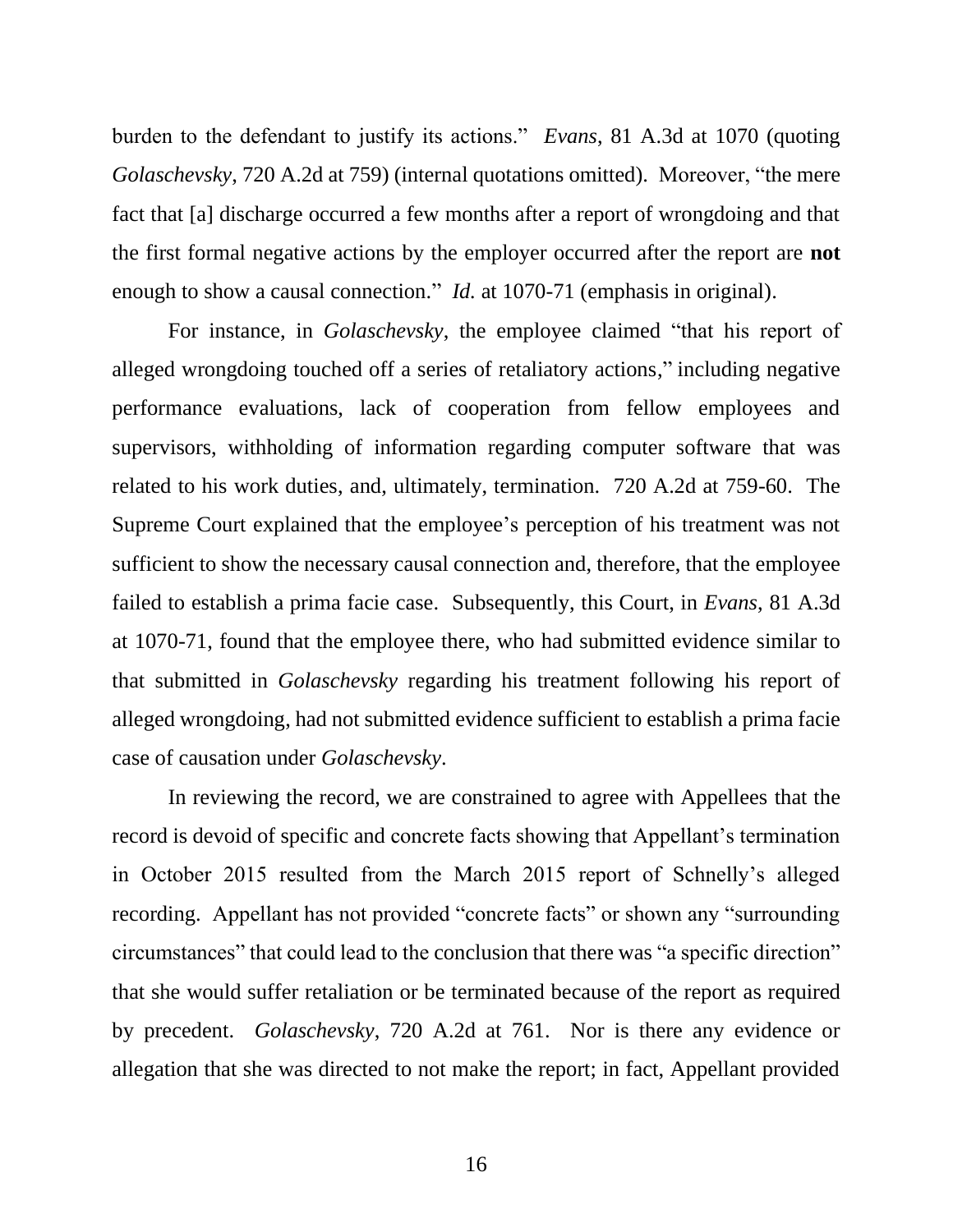evidence that Parsnik, her supervisor **joined her when she made her report** to the District Attorney. Instead, the evidence Appellant points to  $-$  the positive performance evaluations she had received prior to the report, the moving of her office from the County Courthouse, her alleged restriction in involvement in union meetings and contract negotiations, the alleged changes in delegation of responsibilities, what Appellant perceived as rude behavior by her supervisors, and her ultimate termination – are **nearly identical** to the claimed retaliatory actions alleged by the employees in *Golaschevsky* and *Evans*, which were determined to be **insufficient** to establish a prima facie case on causation. Thus, under Supreme Court and our Court's precedent, these perceived retaliatory acts amount only to Appellant's subjective perception that these actions resulted from her report of alleged wrongdoing and do not rise to the sort of concrete facts required to show causation under the Whistleblower Law.

Accordingly, common pleas did not err in concluding that Appellant failed to establish a prima facie case of a Whistleblower Law violation by Appellees. Therefore, the burden never shifted to Appellees to provide a separate and legitimate reason for Appellant's termination, and summary judgment was properly entered as to this claim.

#### *B. The County's Ethics Code*

Appellant next argues that common pleas erred in granting summary judgment on her County Ethics Code claim because the court erroneously read the Ethics Code as being identical to the Whistleblower Law and there are material facts in dispute concerning this claim. Because the Ethics Code provides that no covered County employee may be fired for making a good faith report of wrongdoing,

17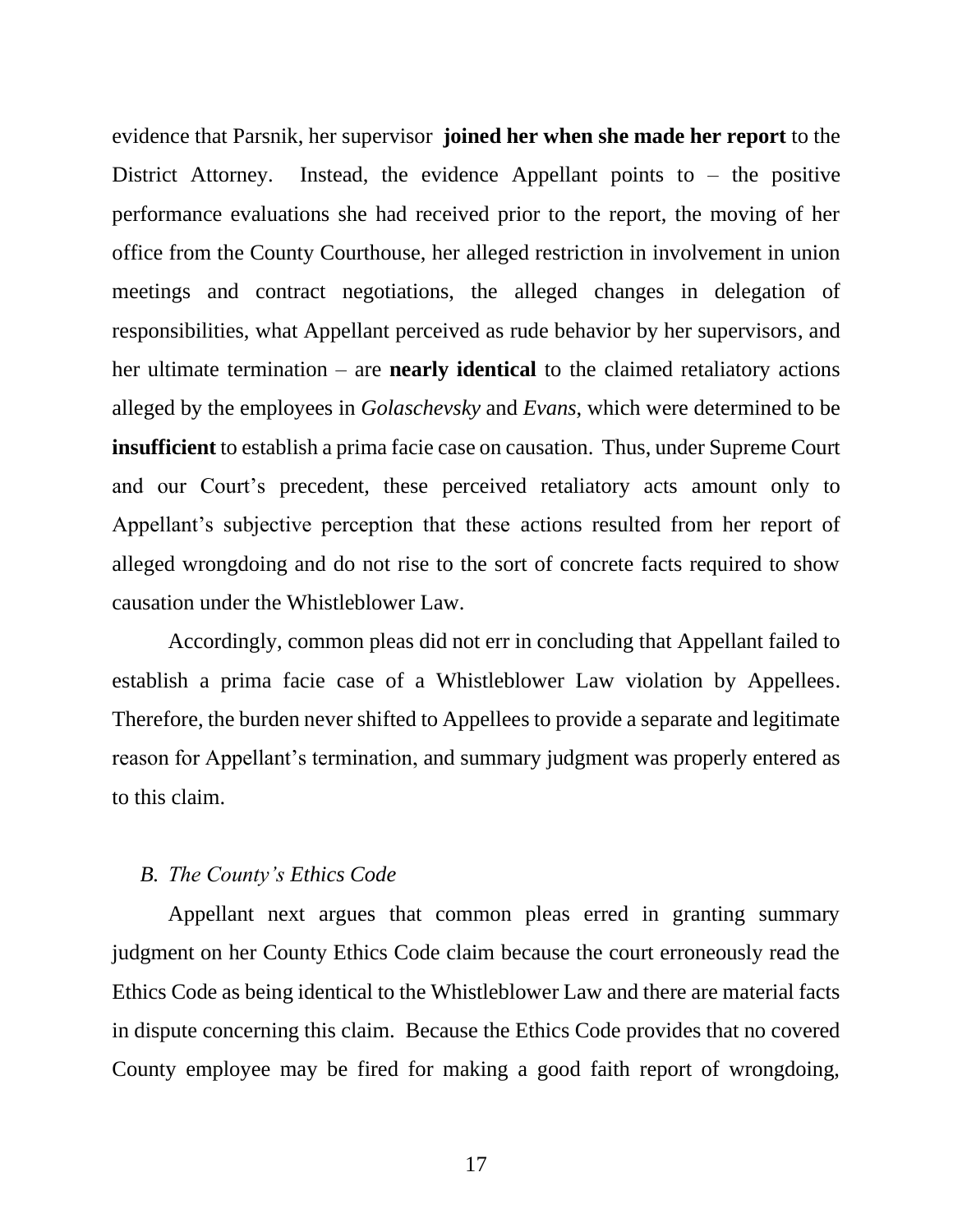Appellant asserts that she is entitled to this protection. Therefore, Appellant argues that common pleas' "unsupported assertion that the Ethics Code whistleblower provision analysis is identical to that of the Whistleblower Law" was improper because "the Ethics Code whistleblower provision is more expansive than the Whistleblower Law, encompassing any wrongdoing by an employee." (Appellant's Br. at 43.) Because common pleas erroneously applied the same standard as under the Whistleblower Law and also made credibility determinations as to the allegations surrounding whether the County fired Appellant for making the report, Appellant argues that summary judgment was improper.<sup>10</sup>

The whistleblower provision found in Section 103.05(P) of the Ethics Code provides:

- 1. Every Covered Person is encouraged to disclose any information which he or she believes evidences a violation of any law, rule or regulation.
- 2. Every Covered Person is encouraged to disclose any information which he or she believes evidences a clear misuse or waste of County funds, or an abuse of official authority, or which can result in a substantial and specific danger to the public's health or safety.
- 3. No Covered Person shall be penalized for, nor take any action to punish another, for whistle[]blowing. No County Officer or appointee may discharge, threaten or otherwise discriminate or retaliate against an employee regarding the employee's compensation, terms, conditions, location or privileges of employment because the employee or a person acting on behalf of the employee makes a good faith report or is about to report, verbally or in writing, to the employer or appropriate authority an instance of wrongdoing or waste. No County Officer or appointee may discharge, threaten or otherwise discriminate or retaliate against an employee regarding the employee's compensation, terms, conditions, location or privileges of employment because the

 $10$  Appellees did not present arguments in response to Appellant's arguments on this issue.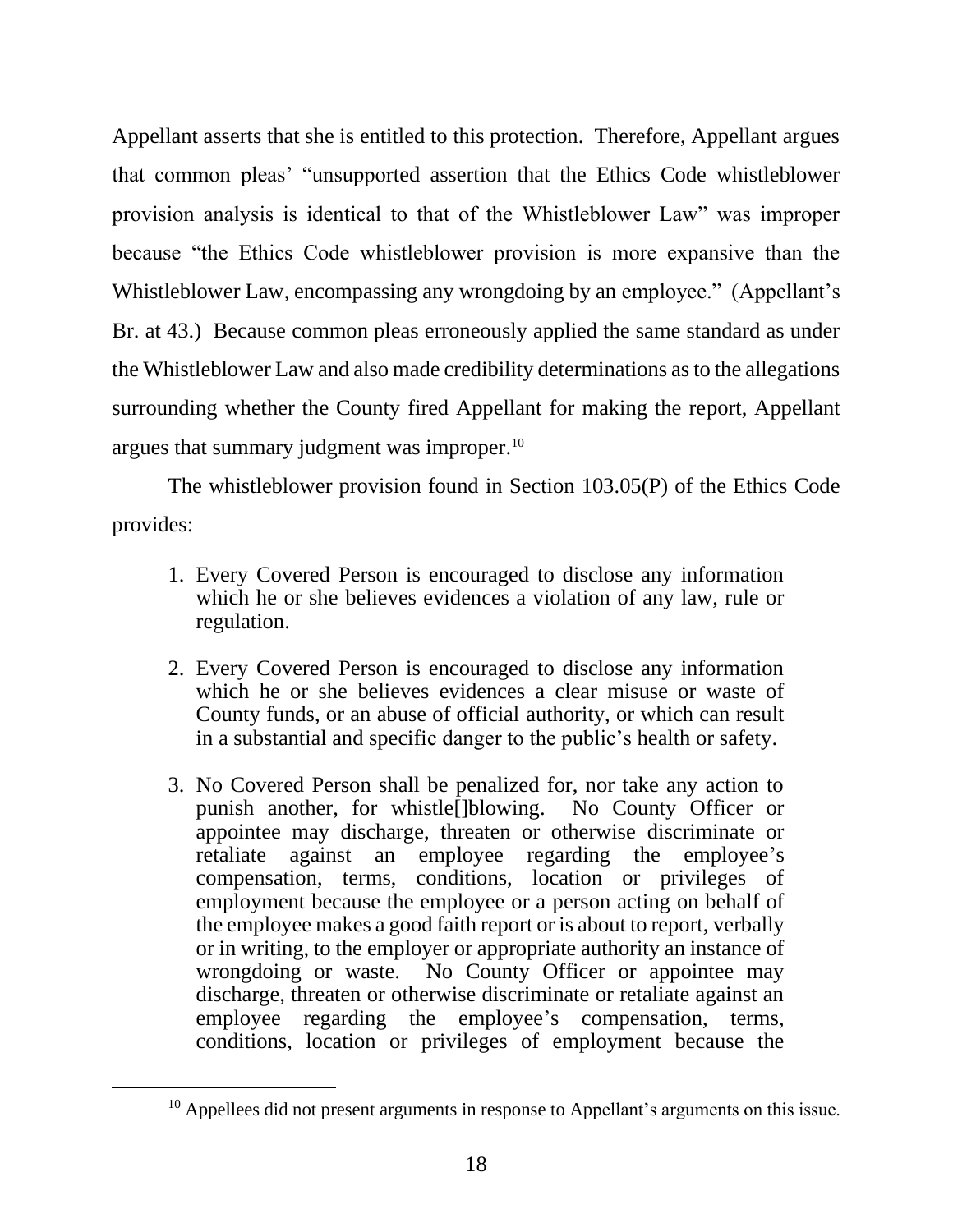employee is requested by an appropriate authority to participate in an investigation, hearing or inquiry held by an appropriate authority or in a court action.

4. Every Covered Person is encouraged to expose corruption wherever discovered.

County Ethics Code § 103.05(P), (R.R. at 15a). Section 102(G) of the Ethics Code defines "Covered Persons" as "all employees of the County, all members and employees of County authorities, boards, and commissions, all elective County officials and all employees in their offices, and all employees of the Judiciary office and Office of Court Administration," which includes Appellant during her employment with the County as Director of Human Resources. (*Id*. at 9a.)

For comparison, Section 3(a), (b) of the Whistleblower Law provides, in pertinent part:

**(a) Persons not to be discharged.--**No employer may discharge, threaten or otherwise discriminate or retaliate against an employee regarding the employee's compensation, terms, conditions, location or privileges of employment because the employee or a person acting on behalf of the employee makes a good faith report or is about to report, verbally or in writing, to the employer or appropriate authority an instance of wrongdoing or waste by a public body . . . .

**(b) Discrimination prohibited.--**No employer may discharge, threaten or otherwise discriminate or retaliate against an employee regarding the employee's compensation, terms, conditions, location or privileges of employment because the employee is requested by an appropriate authority to participate in an investigation, hearing or inquiry held by an appropriate authority or in a court action.

43 P.S. § 1423(a), (b).

Common pleas analyzed this claim in its 1925(a) Opinion by applying the same analysis for Whistleblower Law claims, reasoning that the Ethics Code's whistleblower provision in Section 103.05(P) mirrored the Whistleblower Law.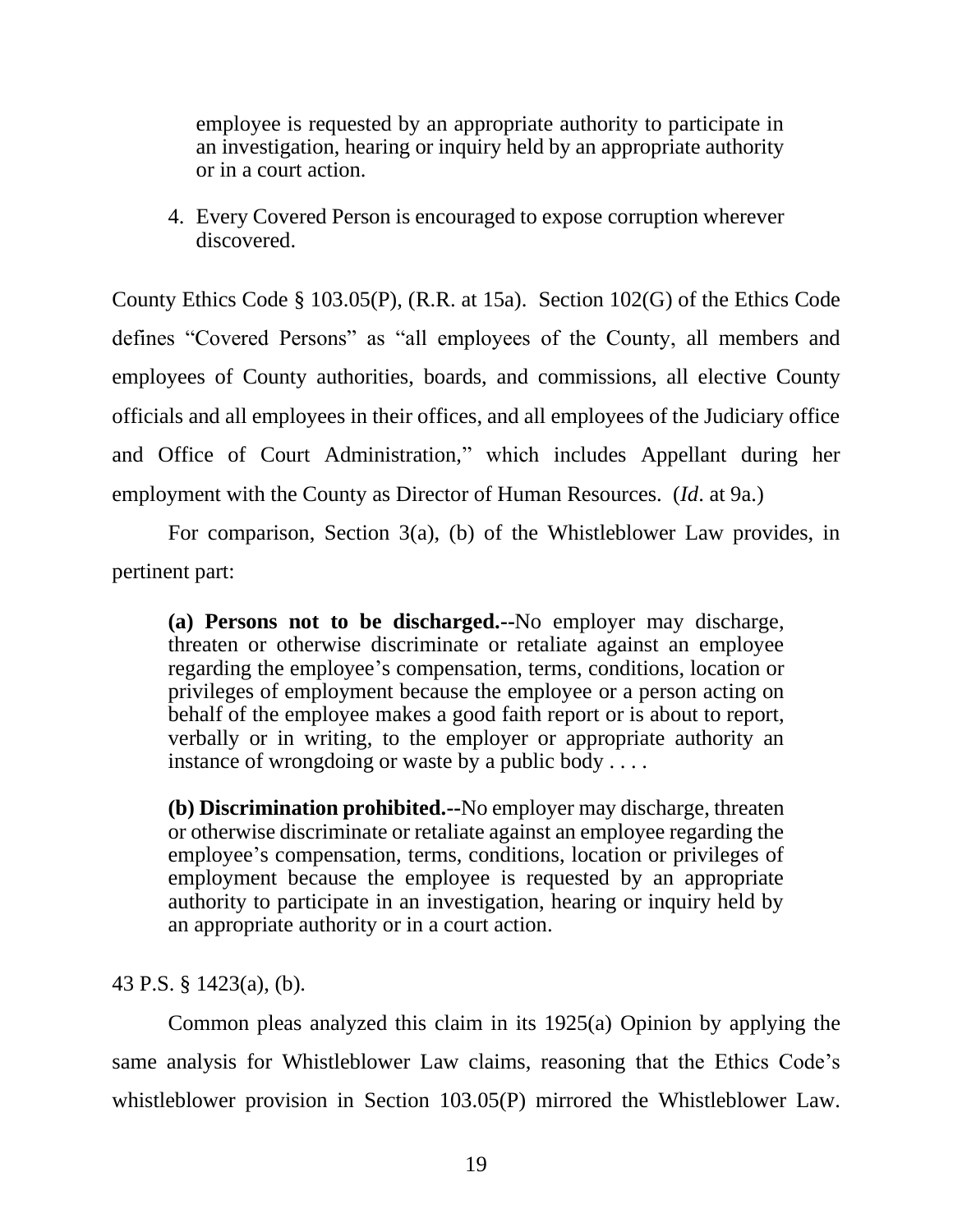Reviewing the language of the two provisions, it appears that the Ethics Code's whistleblower provision in Section 103.05(P)(2) and (3) borrows almost verbatim from the language in the Whistleblower Law's provisions in Section 3(a) and (b), respectively, with the only alterations being the change from "employee" to "Covered Persons" and "employer" to "County Officer." To the extent that Appellant argues the Ethics Code may cover more types of wrongdoing by a government employee than does the Whistleblower Law, the preamble and stated purpose of the Ethics Code provide, respectively, that its provisions were aimed at the actions of covered persons **in their public offices or employment** and that it was adopted to be "consistent with all applicable laws of the Commonwealth of Pennsylvania." (Sections 101.01 and 101.02 of the Ethics Code; R.R. at 8a.) Thus, the claims of wrongdoing under the Ethics Code must relate to the public office or performance of public employment. As such, we agree with common pleas that the Ethics Code's whistleblower provision was designed to be coextensive with the Whistleblower Law in its coverage and purpose. Accordingly, as explained above, because Appellant cannot establish causation in order to state a prima facie claim under the Whistleblower Law, Appellant's claim under the Ethics Code's whistleblower provision is likewise without merit, and summary judgement was properly entered as to this claim.

#### *C. Wrongful Discharge in Violation of Public Policy*

Appellant last argues that common pleas erred in granting summary judgment on her alternative common law claim for wrongful discharge in violation of public policy. Appellant argues that, if this Court finds she lacks a statutory remedy under the Whistleblower Law, she still has a common law claim for wrongful discharge in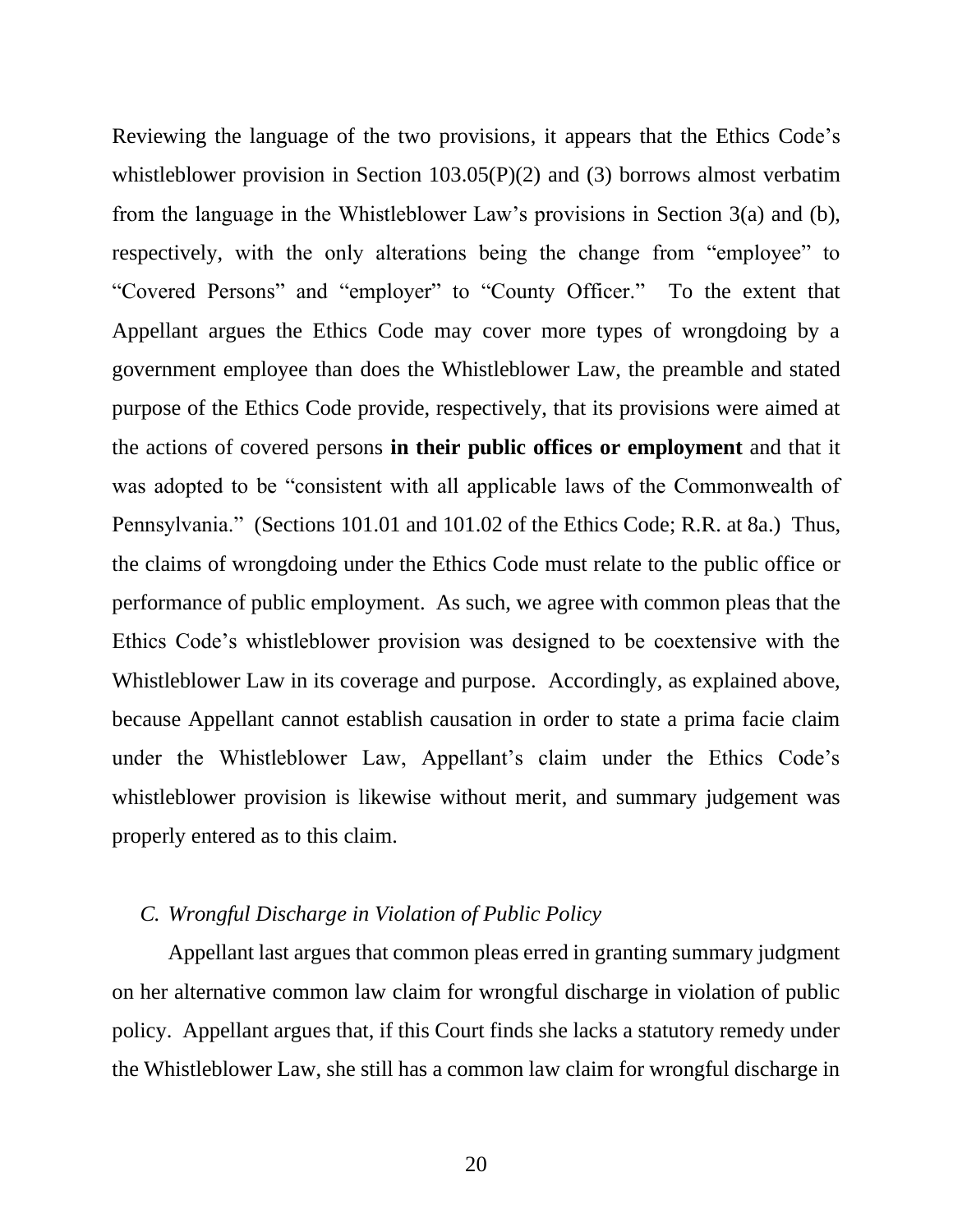violation of public policy and common pleas erred in granting summary judgment on this claim. Appellant posits that her dismissal "violates the public policy that encourages government employees to report waste or wrongdoing that they witness on the job," which the County "itself has enshrined . . . in its Ethics Code." (Appellant's Br. at 45.) As common pleas dismissed this claim because it had already decided that the Whistleblower Law claim should be dismissed, Appellant asserts that this common law action should be available and that common pleas erred by dismissing it. $11$ 

Common pleas found that Appellant failed to allege a violation of public policy and that there existed separate, plausible, and legitimate reasons for her termination that did not pertain to the report of alleged wrongdoing. In Pennsylvania the "general rule [is that] there is no common law cause of action against an employer for termination of an at-will employment relationship." *Clay v. Advanced Comput. Applications*, 559 A.2d 917, 918 (Pa. 1989) (citing *Geary v. U.S. Steel Corp.*, 319 A.2d 174 (Pa. 1974)). Pennsylvania recognizes a cause of action for wrongful discharge when an important, well-recognized public policy is implicated. *Id.* at 918. Our Supreme Court has cautioned, however, that "such a claim could be brought in Pennsylvania under **very narrow circumstances**." *Weaver v. Harpster*, 975 A.2d 555, 563 (Pa. 2009) (emphasis added).<sup>12</sup> Further, even where "an

<sup>&</sup>lt;sup>11</sup> Appellees did not present arguments in response to Appellant's arguments on this issue.

<sup>&</sup>lt;sup>12</sup> Our courts have found instances in which violations of public policy will support wrongful termination claims. *See Raykovitz v. K Mart Corp.*, 665 A.2d 833 (Pa. Super. 1995) (employee wrongfully discharged for filing an unemployment compensation claim); *Kroen v. Bedway Sec. Agency, Inc.*, 633 A.2d 628 (Pa. Super. 1993) (termination for refusal to take a polygraph test as a condition of continuation of employment); *Field v. Phila. Elec. Co.*, 565 A.2d 1170 (Pa. Super. 1989) (employee, hired as expert in nuclear safety, discharged for making statutorily required report to Nuclear Regulatory Commission); *Hunter v. Port Auth. of Allegheny Cnty.*, 419 A.2d 631 (Pa. Super. 1980) (denial of public employment to pardoned individual **(Footnote continued on next page…)**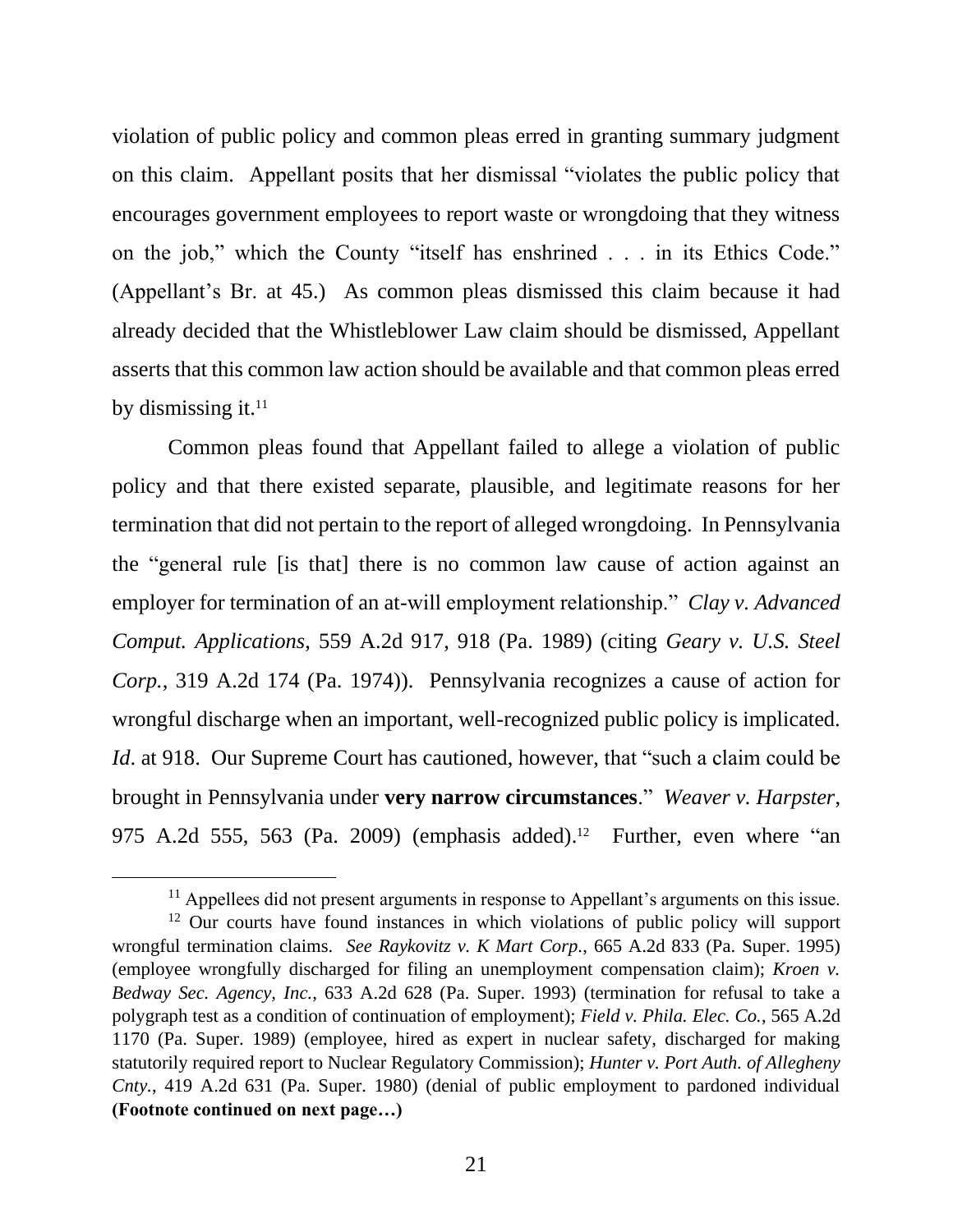important public policy is involved, an employer may discharge an employee where there exists a separate, plausible, and legitimate reason for doing so." *Cisco v. United Parcel Servs., Inc.*, 476 A.2d 1340, 1343 (Pa. Super. 1984). Thus, where there exists "a plausible and legitimate reason for terminating an at-will employment relationship and no clear mandate of public policy is violated thereby, an employee at will has no right of action against [her] employer for wrongful discharge." *Geary*, 319 A.2d at 184-85.

However, where a statutory remedy exists that provides coverage for a certain claim, case law indicates that a common law claim for wrongful determination is not available. *See Clay*, 559 A.2d at 920. In *Clay*, the Supreme Court analyzed the Pennsylvania Human Relations Act (PHRA)<sup>13</sup> in relation to a common law claim for wrongful termination. The Court determined that, because the PHRA provided a statutory remedy for discriminatory termination of an employee, a common law claim could not stand, based on allegations that were squarely within the PHRA. 559 A.2d at 921. The United States District Court for the Eastern District of

because of assault conviction, which had no relevance to fitness for job, violated the public policy embodied in article I, section 1 of Pennsylvania Constitution, PA. CONST. art. I, § 1, interpreted to guarantee an individual's right to engage in any of the common occupations); *Reuther v. Fowler & Williams, Inc.*, 386 A.2d 119 (Pa. Super. 1978) (interference with at-will employee's duty to serve on jury, a duty expressly protected by statute).

Conversely, the Superior Court has not permitted a common law wrongful discharge claim where no clear mandate of public policy is implicated. *See McCartney v. Meadowview Manor, Inc.*, 508 A.2d 1254 (Pa. Super. 1986) (employee of a nursing home discharged because she applied to the state for a license to run a competing facility); *Rossi v. Pa. State Univ.*, 489 A.2d 828 (Pa. Super. 1985) (employee discharged for attempting to curtail the misuse of public tax revenues); *Cisco v. United Parcel Servs., Inc.*, 476 A.2d 1340 (Pa. Super. 1984) (employee discharged after being wrongly accused and subsequently acquitted of criminal conduct in connection with his employment).

While not binding, Superior Court decisions "offer persuasive precedent where they address analogous issues." *Lerch v. Unemployment Comp. Bd. of Rev.*, 180 A.3d 545, 550 (Pa. Cmwlth. 2018).

<sup>13</sup> Act of October 27, 1955, P.L. 744, *as amended*, 43 P.S. §§ 951-963.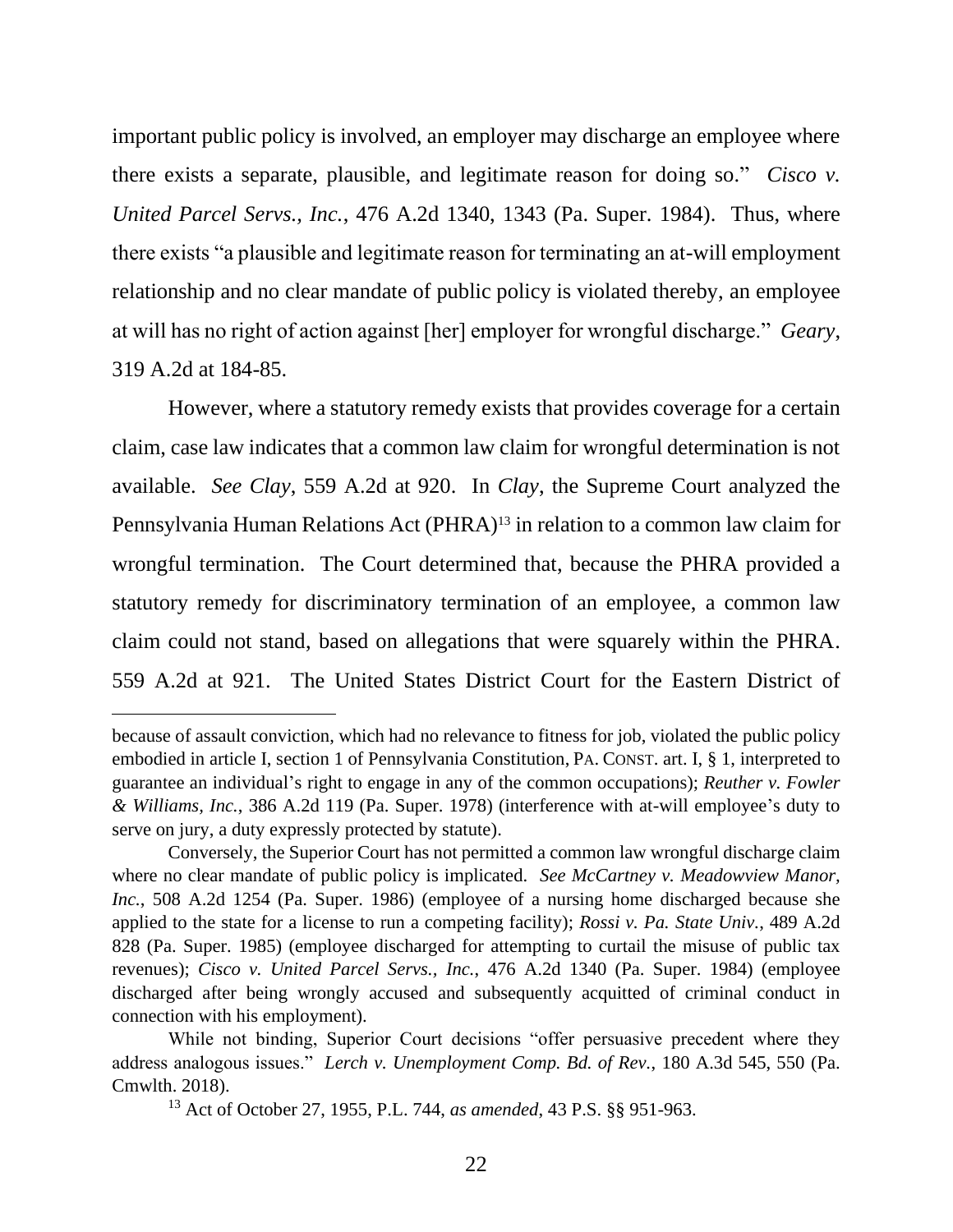Pennsylvania later applied a similar reasoning to the Whistleblower Law. The District Court explained that because the plaintiff "ha[d] an appropriate statutory remedy under the Whistleblower [Law]," and as the General Assembly "clearly appears to have enacted that law to protect the interest of employees and society in circumstances such as those alleged by plaintiff," the plaintiff could not also maintain a common law claim for wrongful discharge. *Freeman v. McKellar*, 795 F. Supp. 733, 742 (E.D. Pa. 1992) ("A cause of action for wrongful discharge . . . may be maintained only in the absence of a statutory remedy for an aggrieved employee."); <sup>14</sup> *see also Macken v. Lord Corp.*, 585 A.2d 1106, 1109 (Pa. Super. 1991). Likewise, in *Macken*, the Superior Court analyzed the Workmen's (now Workers') Compensation Act (WCA) and held that because Section 413(b) of the WCA, 77 P.S. § 774.1,<sup>15</sup> provided the sole remedy for the claimed violation of the WCA, there was no public policy violation upon which the appellant could base a common law wrongful discharge claim.

We discern no reason to not apply the Supreme Court's reasoning in *Clay* to the Whistleblower Law with regard to a common law claim for wrongful discharge. This conclusion is supported by the persuasive reasoning of the District Court in *Freeman* and the Superior Court in *Macken*, which similarly held, respectively, that common law wrongful discharge claims could not be made where a statutory remedy exists under the Whistleblower Law and WCA. Accordingly, where a claim is properly brought under the Whistleblower Law, a common law claim for wrongful discharge will not sound.

<sup>&</sup>lt;sup>14</sup> While not binding, decisions from the federal district and circuit courts may be cited for their persuasive value. *Edinger v. Borough of Portland*, 119 A.3d 1111, 1115 (Pa. Cmwlth. 2015).

<sup>15</sup> Act of June 2, 1915, P.L. 736, *as amended*, added by Section 3 of the Act of February 8, 1972.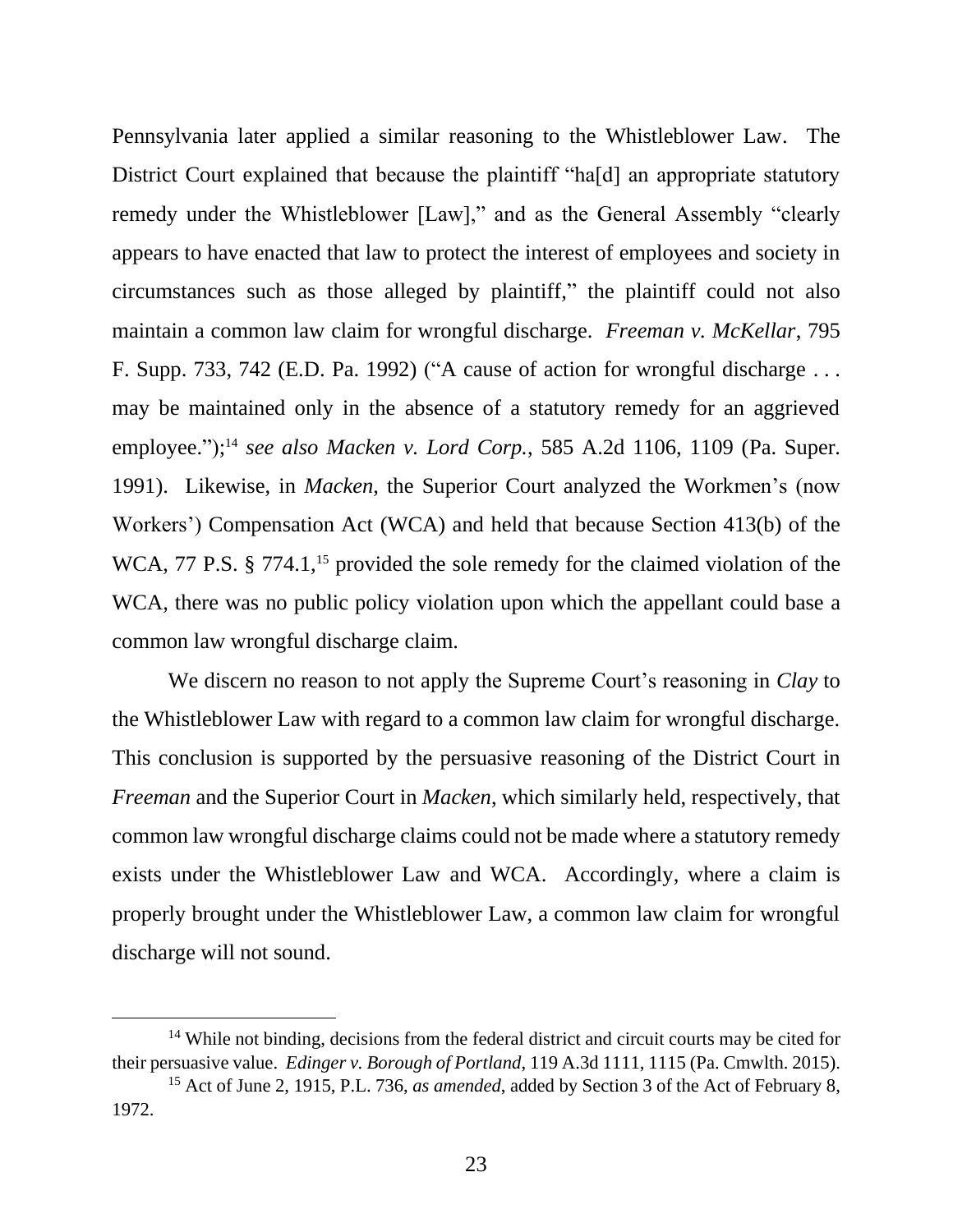In the present case, Appellant alleges a violation of public policy on the basis that the Whistleblower Law creates a public policy of protecting government employees from retaliatory discharge as a result of reports of wrongdoing or waste. Indeed, the language of the Whistleblower Law indicates as much, and the same was determined in *Krajsa v. Keypunch, Inc.*, 622 A.2d 355, 360 (Pa. Super. 1993) (holding that the Whistleblower Law is to protect governmental employees but does not create a public policy in favor of employees discharged from non-governmental entities.) However, because the Whistleblower Law provides the statutory remedy for Appellant's claim, she cannot also bring a common law claim for wrongful termination in violation of public policy. *See Clay*, 559 A.2d at 920; *Macken*, 585 A.2d at 1109; *Freeman*, 795 F. Supp. at 742. Therefore, summary judgment was properly entered as to this claim.

#### **III. CONCLUSION**

For the foregoing reasons, we find no error in common pleas' granting of summary judgment as to Appellant's Whistleblower Law claim, Ethics Code violation claim, and common law wrongful termination in violation of public policy claim, and in dismissing Appellant's Amended Complaint on these bases. Therefore, we affirm.

**RENÉE COHN JUBELIRER,** Judge

**\_\_\_\_\_\_\_\_\_\_\_\_\_\_\_\_\_\_\_\_\_\_\_\_\_\_\_\_\_\_\_\_\_\_\_\_\_**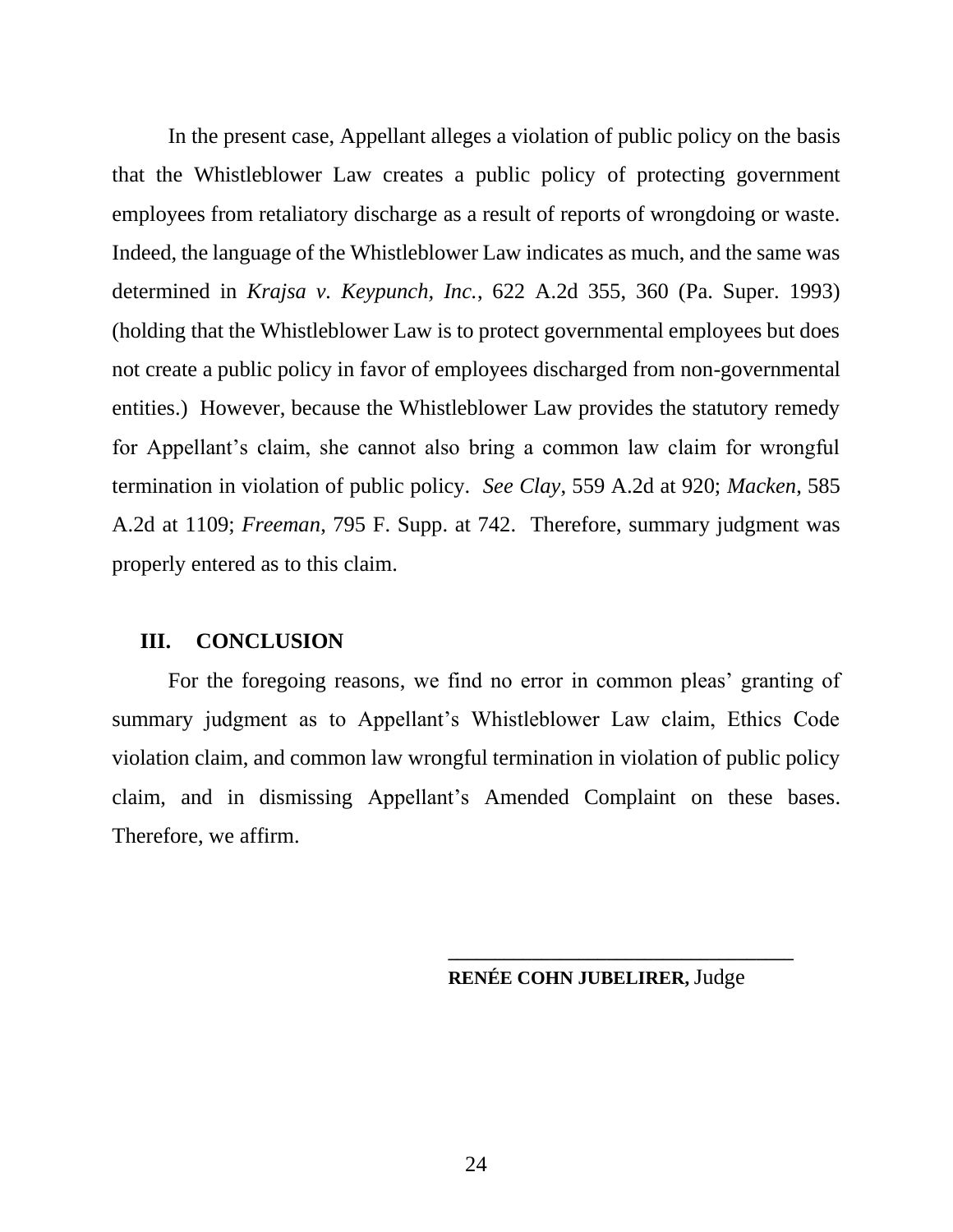# **IN THE COMMONWEALTH COURT OF PENNSYLVANIA**

| Donna Davis Javitz,            |   |                   |
|--------------------------------|---|-------------------|
| Appellant                      |   |                   |
|                                |   |                   |
| V.                             |   | No. 115 C.D. 2020 |
|                                |   |                   |
| Luzerne County, Robert Lawton, | ٠ |                   |
| and David Parsnik              |   |                   |
|                                |   |                   |

# **O R D E R**

**NOW**, July 19, 2021, the Order of the Court of Common Pleas of Luzerne County granting Luzerne County, Robert Lawton, and David Parsnik's Motion for Summary Judgment and dismissing Donna Davis Javitz's Second Amended Complaint is **AFFIRMED**.

**RENÉE COHN JUBELIRER,** Judge

**\_\_\_\_\_\_\_\_\_\_\_\_\_\_\_\_\_\_\_\_\_\_\_\_\_\_\_\_\_\_\_\_\_\_\_\_\_**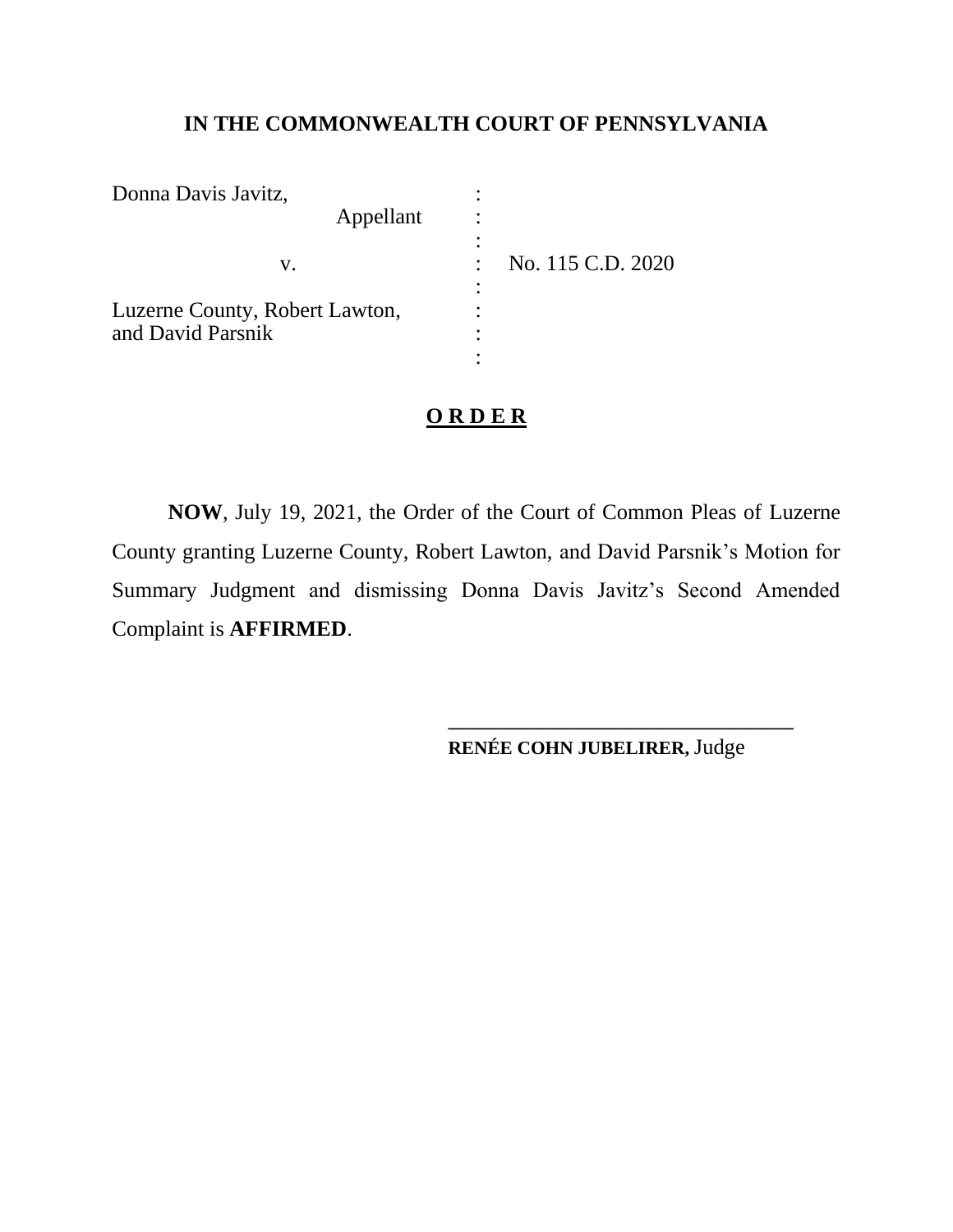# IN THE COMMONWEALTH COURT OF PENNSYLVANIA

| Donna Davis Javitz,            |                |                        |
|--------------------------------|----------------|------------------------|
| Appellant                      | $\bullet$      |                        |
|                                |                | No. 115 C.D. 2020      |
| V.                             | ٠              |                        |
|                                |                | Argued: April 12, 2021 |
| Luzerne County, Robert Lawton, | $\bullet$<br>٠ |                        |
| and David Parsnik              |                |                        |

# BEFORE: HONORABLE RENÉE COHN JUBELIRER, Judge HONORABLE PATRICIA A. McCULLOUGH, Judge (P.) HONORABLE ANNE E. COVEY, Judge

## *OPINION NOT REPORTED*

# DISSENTING OPINION BY JUDGE McCULLOUGH FILED: July 19, 2021

Section  $3(a)$  of the Whistleblower Law<sup>1</sup> states, in relevant part, that "[n]o employer may discharge . . . an employee . . . because the employee . . . makes a good faith report . . . to the employer or appropriate authority [of] an instance of wrongdoing or waste[.]" 43 P.S. §1423(a). Our Supreme Court has held that "the Whistleblower Law's provisions must be liberally construed to effect their salutary remedial object, *i.e.*, the protection of whistleblowers." *Harrison v. Health Network Laboratories Limited Partnerships*, 232 A.3d 674, 681 (Pa. 2020).

In this case, I respectfully disagree with the thoughtful analysis and conclusion of the Majority that Donna Davis Javitz (Appellant) failed to adduce sufficient evidence that a causal connection existed between her report of

<sup>1</sup> Act of December 12, 1986, P.L. 1559, *as amended,* 43 P.S. §§1421-1428.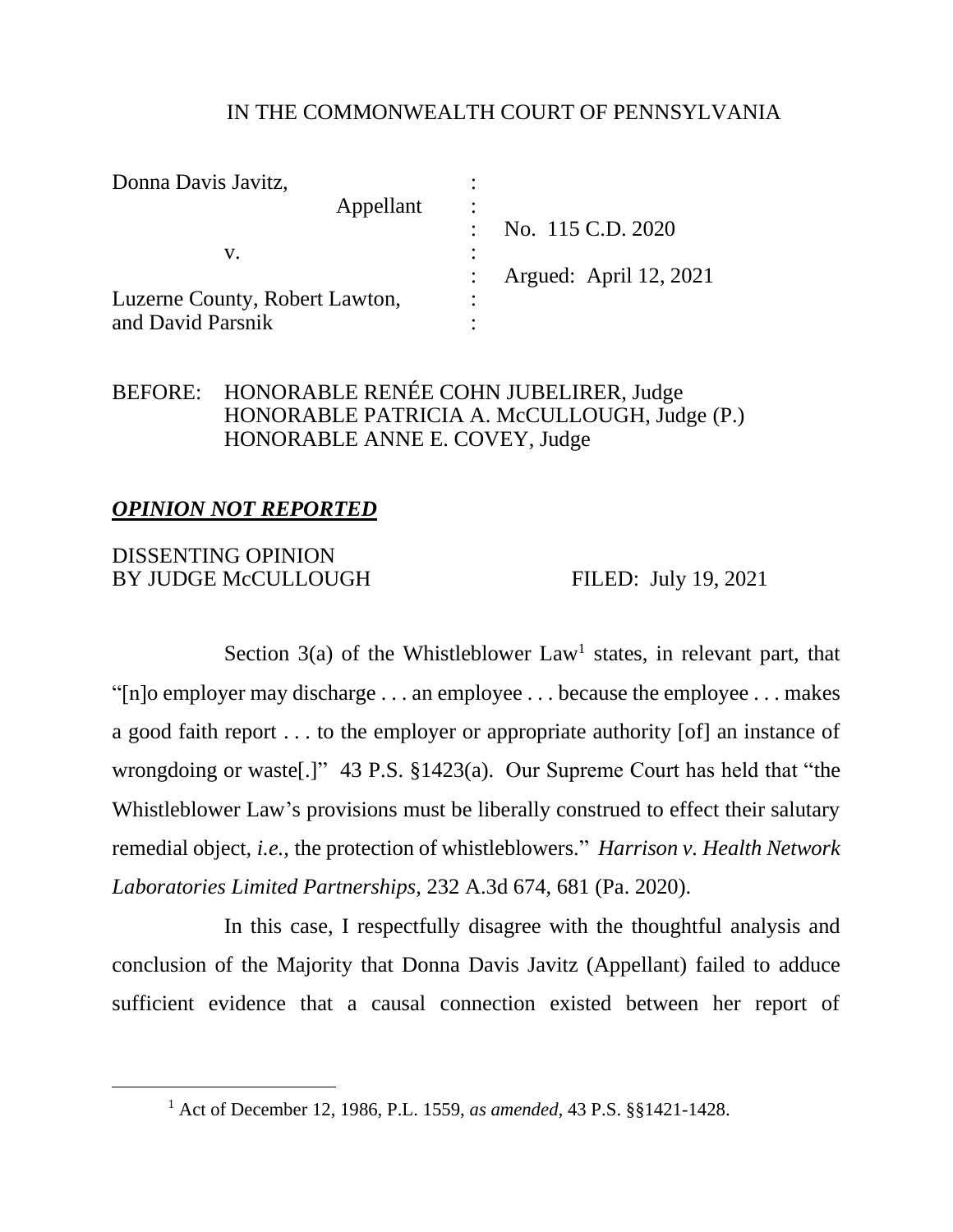wrongdoing and discharge from employment as the Director of Human Resources (Director) of Luzerne County (County).

Viewed in the light most favorable to Appellant, the evidence demonstrates that as part of her job duties as Director, Appellant handled and dealt with union matters. In accordance with those duties, Appellant participated in two investigatory meetings involving a County union and later discovered (or, at least, had a good faith basis to believe) that, during one of those meetings, the union's president, Paula Schnelly (Schnelly), illegally recorded the meeting in violation of the Wiretapping and Electronic Surveillance Control Act (Wiretap Act), <sup>2</sup> which is criminal conduct that is graded as a felony of the third degree. *See* 18 Pa.C.S. §5703. In March 2015, Appellant reported the suspected wrongdoing to her direct supervisor, David Parsnik (Parsnik), who agreed that the meeting may have been unlawfully recorded. Together, they reported the incident to the District Attorney (DA), who indicated that she would refer the matter to the Office of the Attorney General due to a conflict of interest. However, the County Manager, Robert Lawton (Lawton), intervened and instructed the DA to "drop it" and not investigate or pursue the matter any further. Subsequently, Appellant inquired into the status of the investigation with Lawton, the County Solicitor, and the DA, on multiple occasions, but was effectively shunned at every step of the way. Appellant then began to experience adverse, retaliatory employment actions in an apparent attempt to "squeeze" her out. Specifically, the County omitted Appellant from work discussions and instead went directly to her subordinates; Appellant was not included in talks with human resources consultants and vendors; her access key to the filing room with the personnel files was confiscated; Appellant was no longer

<sup>2</sup> 18 Pa.C.S. §§5701-5782.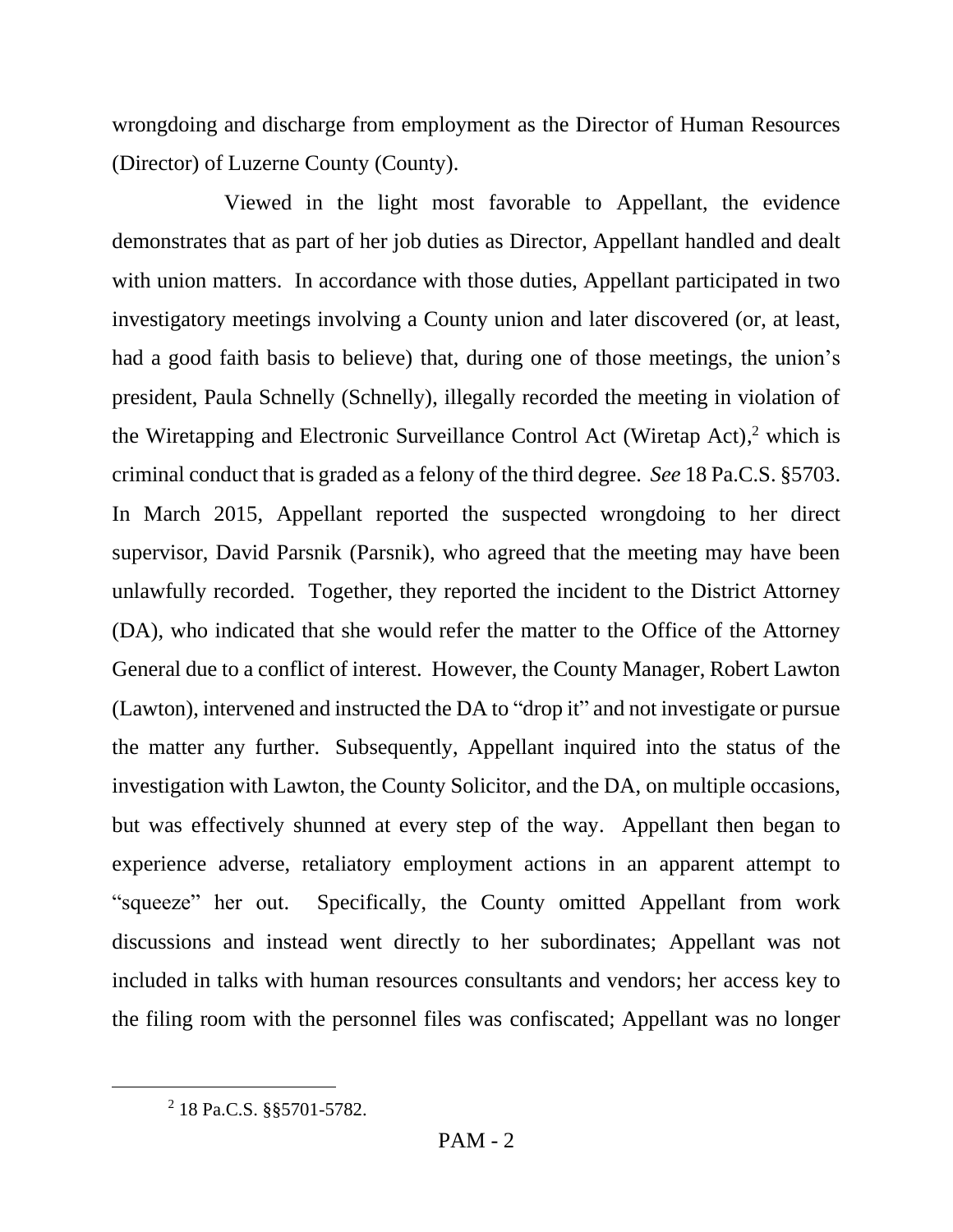allowed to lead contract negotiations and was instructed, for the first time, to do the filing for the office; and Appellant was no longer included in office meetings or allowed to provide her input on the human resources budget. Shortly thereafter, in October 2015, Appellant was told to resign and, when she refused, the County terminated her. Notably, Appellant was given no reason for her termination at the time of her discharge. (Reproduced Record (R.R.) at 92a-94a, 210a-34a, 329a-36a.)

Relying predominately on *Golaschevsky v. Department of Environmental Protection*, 720 A.2d 757 (Pa. 1998), the Majority concludes that the Court of Common Pleas of Luzerne County (trial court) did not err in granting summary judgment against Appellant on her claim under the Whistleblower Law because "Appellant has not provided sufficient evidence to show a causal connection between her report and her termination." *Javitz v. Luzerne County* (Pa. Cmwlth., No. 115 C.D. 2020, filed July 19, 2021) (unreported), slip op. at 14. However, *Golaschevsky* is factually inapposite because, in that case, the employer submitted the plaintiff's performance evaluations into evidence, and the plaintiff's "termination apparently was the result of his unsatisfactory work performance[] and had nothing to do with his report." 720 A.2d at 760. Further, "rather than punishing [the plaintiff] for making an oral report of alleged wrongdoing, [the plaintiff's] supervisors encouraged him to follow up on the matter and produce a written report, though he apparently never did so." *Id.*

Here, by contrast, the County has not submitted evidence demonstrating that Appellant had a history of unsatisfactory work performance prior to making her report. Appellant conveyed the perceived wrongdoing to Parsnik and, although Parsnik supported her and the matter was reported to the DA, Lawton put an end to an investigation into the wrongdoing. On numerous occasions, Appellant followed up on the report and asked about the status of the investigation, no one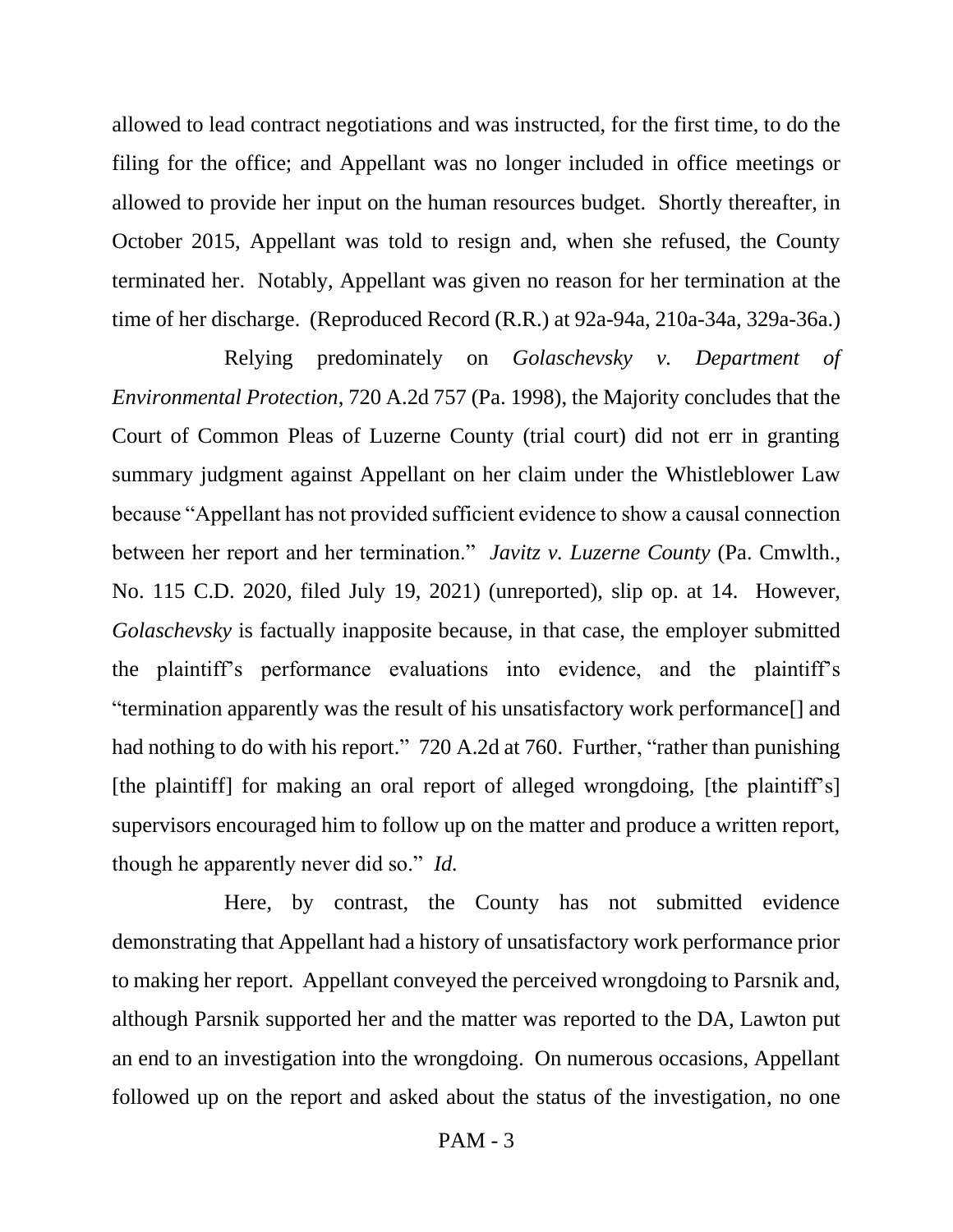responded, and, after declining a request to resign, she was fired without a stated reason for the discharge. (R.R. at 332a.) In the meantime, Appellant was subjected to a pattern of antagonistic and retaliatory actions, specifically with respect to her job duties and role as Director. In reviewing this same factual predicate, the United States District Court for the Middle District of Pennsylvania concluded, with respect to Appellant's Whistleblower Law claim, that Appellant's "allegations [were] sufficient to plead that her report to her employer is casually connected to her termination." *Javitz v. Luzerne County* (M.D. Pa., No. 3:15-CV-2443, filed March 31, 2017) (unreported), slip op. at \_\_; 2017 U.S. Dist. Lexis 49650, at \*\*29-30 (*Javitz I*). 3

In *Javitz I*, the federal district court reviewed the averments in Appellant's amended complaint to determine whether her claims for retaliation under the First Amendment to the United States Constitution<sup>4</sup> and Pennsylvania's Whistleblower Law could withstand the County's motion to dismiss. In rejecting the County's arguments that Appellant did not allege sufficient facts to establish a causal connection between her report of wrongdoing and termination, the federal district court explained:

> [The County] argue[s] that [Appellant] has failed to allege enough facts about how the report of wrongdoing was causally connected with her termination. To establish a causal connection "a plaintiff must 'show by concrete facts or surrounding circumstances that the report [of wrongdoing or waste] led to [the plaintiff's] dismissal,

<sup>&</sup>lt;sup>3</sup> In subsequent proceedings, the federal district court dismissed Appellant's claims based on federal law and declined to exercise supplemental jurisdiction over Appellant's state law claims, including her Whistleblower Law claim. *See Javitz v. Luzerne County* (M.D. Pa., No. 3:15-CV-2443, filed March 29, 2018) (unreported), slip op. at \_\_; 2018 U.S. Dist. Lexis 54035, at \*\*33-34.

<sup>4</sup> U.S. Const. amend. I.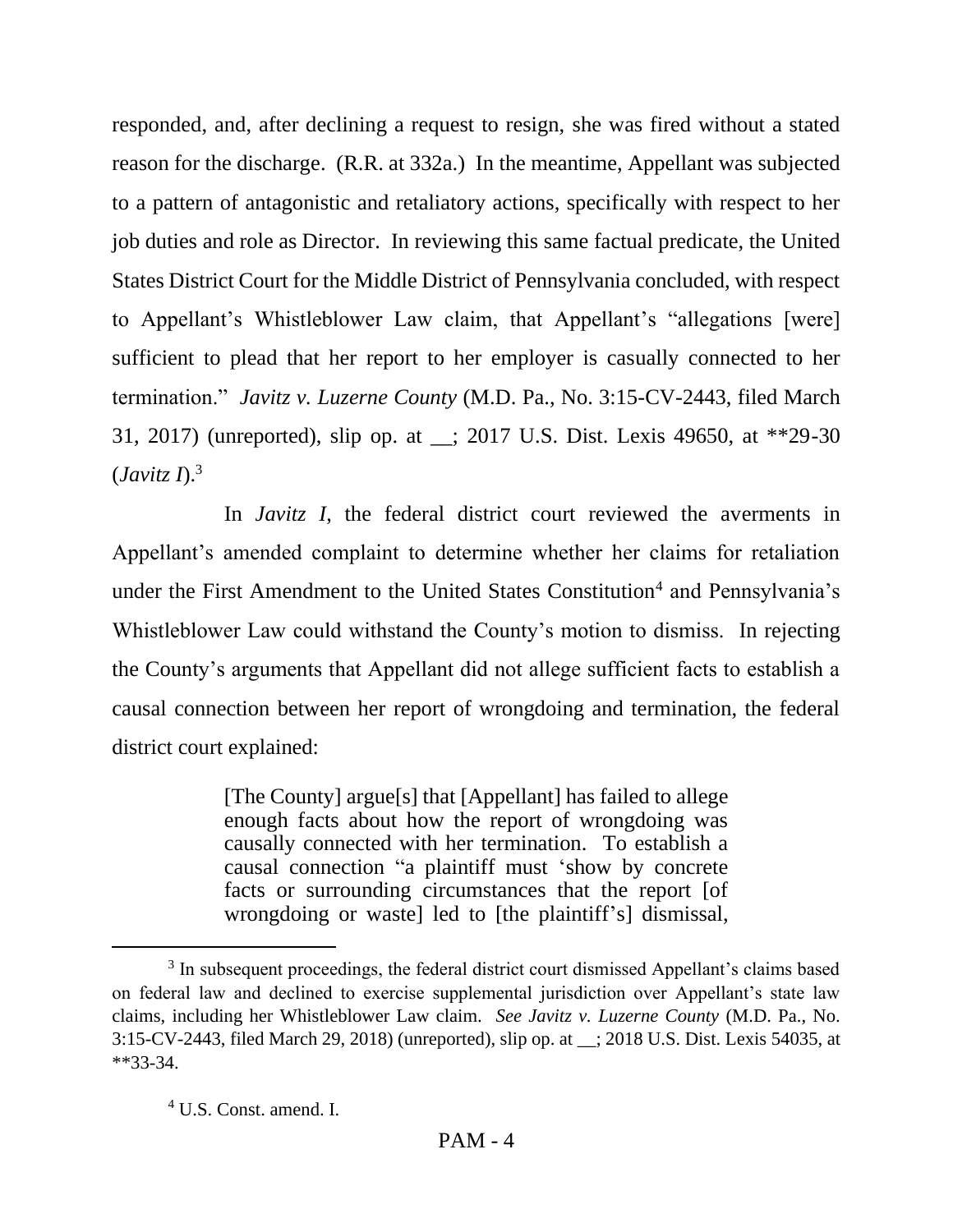such as that there was specific direction or information received not to file the report or [that] there would be adverse consequences because the report was filed.'" *Golaschevsky*, 720 A.2d at 759 (alterations original) (quoting *Gray v. Hafer*, 651 A.2d 221, 225 (Pa. Cmwlth. 1994)); *see also O'Rourke v. Commonwealth*, 778 A.2d 1194, 1200 (Pa. 2001) ("[A] Whistleblower Law claimant must come forward with some evidence of a connection between the report of wrongdoing and the alleged retaliatory acts.").

The Court has already discussed the factual allegations in [Appellant's] [a]mended [c]omplaint that adequately pleaded a causal connection between her report to the [DA] and her termination with respect to [Appellant's] First Amendment retaliation claim.

*Javitz I*, slip op. at \_\_; 2017 U.S. Dist. Lexis 49650, at \*\*28-29 (some internal citations omitted). As stated earlier in the federal district court's opinion, those allegations were as follows:

> [Appellant] has alleged that after making the report to the [DA], (1) her supervisor stopped including her in work discussions and instead went directly to her subordinates, (2) she was removed from talks with human resources consultants and vendors, (3) her key to the filing room with the personnel files was taken away, (4) she was no longer allowed to lead contract negotiations, (5) she was, for the first time, told to do the filing for the office, (6) she was no longer included in meetings, (7) her supervisor became extremely disrespectful to her in front of her staff, and (8) she was no longer allowed input on the human resources budget. In addition, [Appellant] was never given a reason for her termination.

*Id.*, slip op. at \_\_; 2017 U.S. Dist. Lexis 49650, at \*\*22-23 (internal citations omitted).

The federal district court then continued:

Because [Appellant] has pleaded that the report to the [DA] occurred contemporaneously with her report to her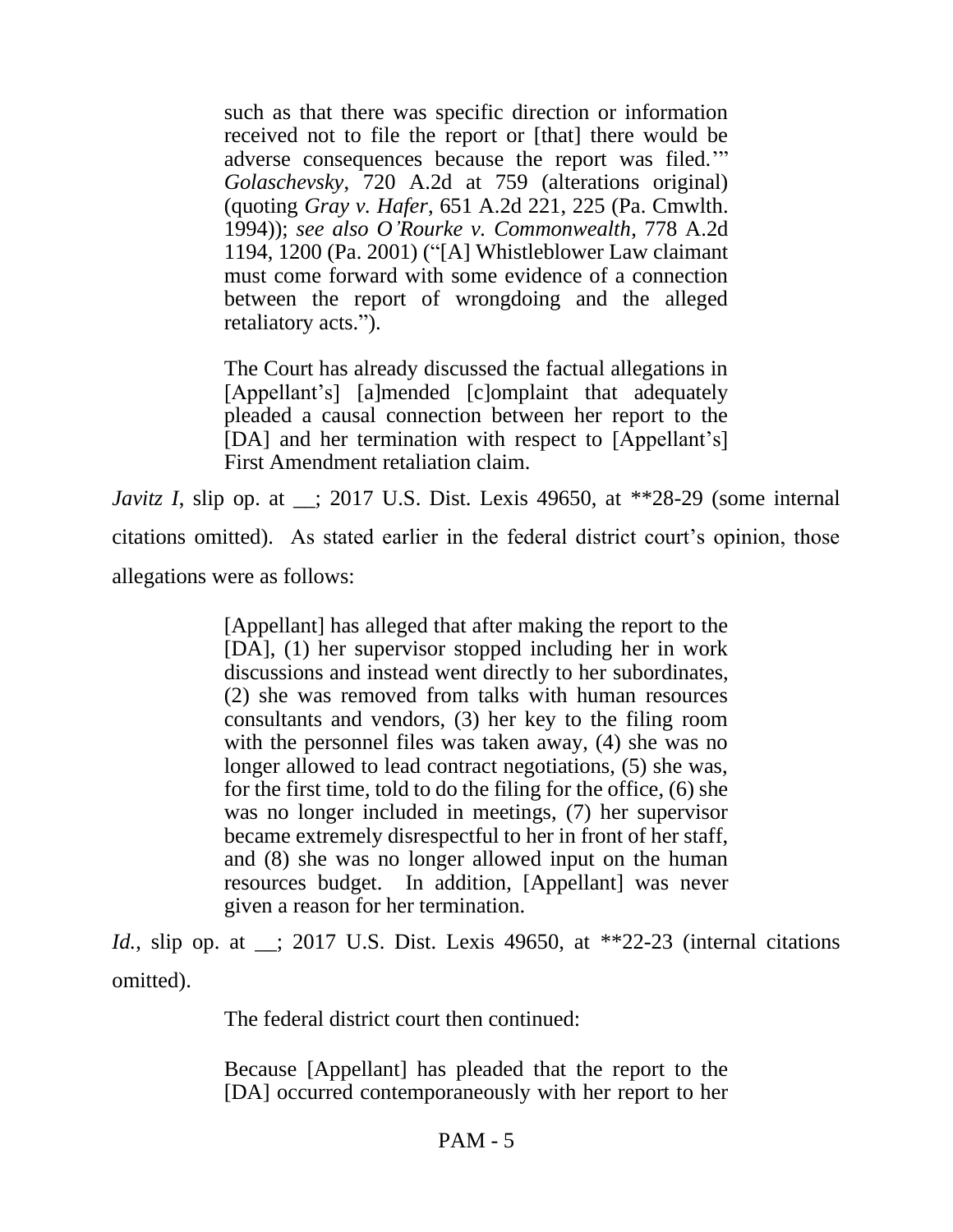employer, the factual allegations that provide support for her First Amendment claim provide support for her Whistleblower Law claim. In addition, [Appellant] has pleaded that [] Lawson expressed that he did not want the [DA] to pursue the investigation and that [] Parsnik refused to discuss the investigation when [Appellant] inquired about it on subsequent occasions. At this [] stage, [Appellant's] allegations are sufficient to plead that her report to her employer is casually connected to her termination.

*Id.*, slip op. at \_\_; 2017 U.S. Dist. Lexis 49650, at \*\*29-30 (internal citations omitted).<sup>5</sup>

I wholeheartedly agree with this federal district court's conclusion in *Javitz I* and believe that it applies here with equal and compelling force.

 In arriving at a different result, the Majority seemingly determines that Appellant failed to establish causation because she did not prove that the County directly threatened her with adverse employment action for filing a report or specifically directed her not to file the report.<sup>6</sup> However, in my view, such an

<sup>6</sup> According to the Majority,

the record is devoid of specific and concrete facts showing that Appellant's termination in October 2015 resulted from the March 2015 report of Schnelly's alleged recording. Appellant has not provided "concrete facts" or shown any "surrounding circumstances" that could lead to the conclusion that there was "a specific direction" that she would suffer retaliation or be terminated because of the report. *Golaschevsky*, 720 A.2d at 761. Nor is there any evidence or allegation that she was directed to not make the **(Footnote continued on next page…)**

<sup>5</sup> Parenthetically, the federal district court noted that, within the Third Circuit, "[t]here seems to be some conflict in the case law about the relationship between the causal connection requirement under the Whistleblower Law and the causal connection requirement in the First Amendment retaliation context." *Id.*, slip op. at \_\_; 2017 U.S. Dist. Lexis 49650, at \*30 n.5. Nonetheless, the federal district court concluded that, even if there was "a more stringent standard" for whistleblower claims, Appellant "has alleged enough facts in her Whistleblower claim to plead a plausible claim for relief." *Id.*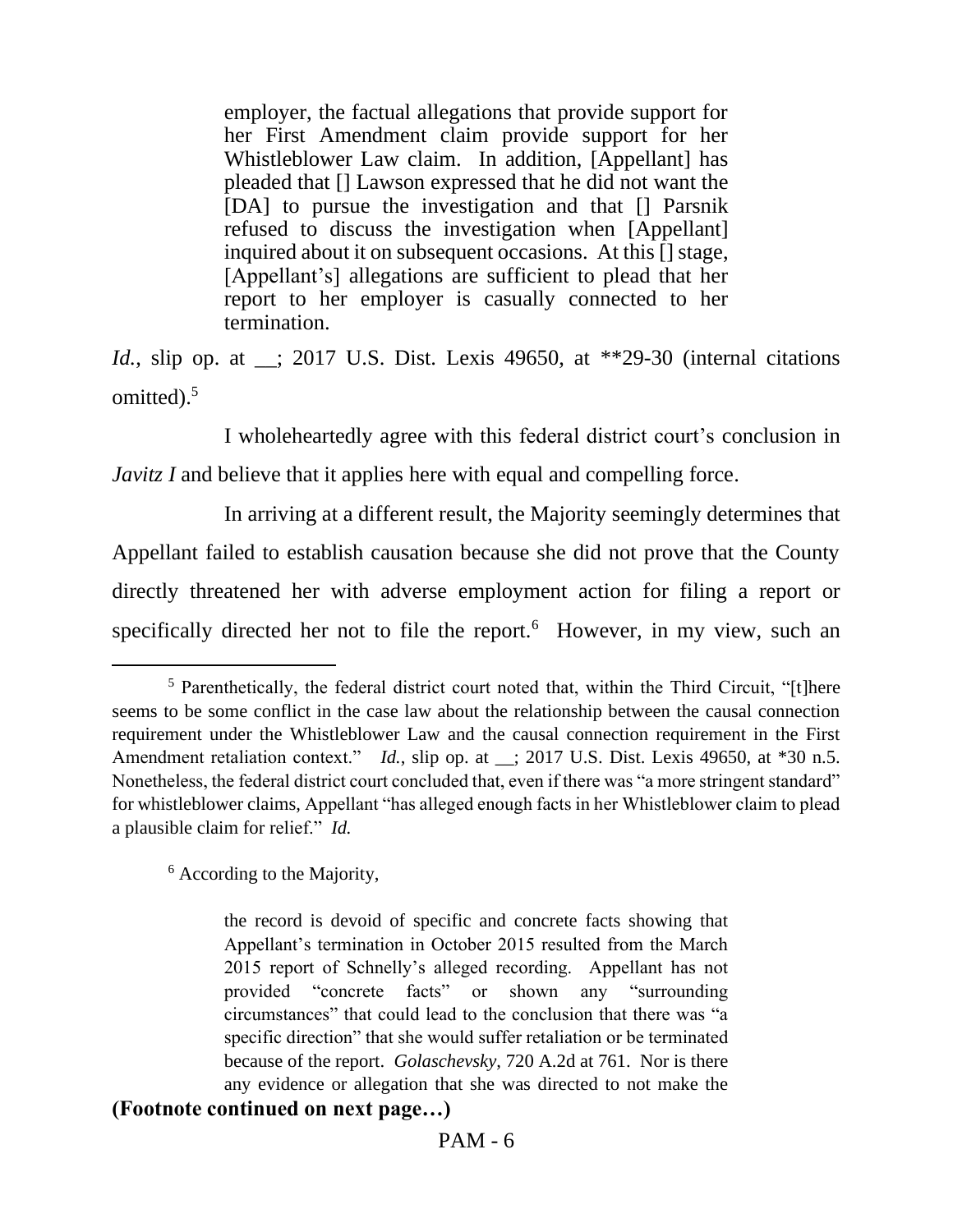onerous burden has the effect of defeating the underlying purpose of the Whistleblower Law to protect employees who report governmental wrongdoing. *See Harrison*, 232 A.3d at 681; *O'Rourke*, 778 A.2d at 1202 ("The Whistleblower Law is . . . chiefly a remedial measure intended to enhance openness in government and compel the government's compliance with the law by protecting those who inform authorities of wrongdoing. In enacting the statute, the General Assembly aimed to effectuate such design by ensuring that employees are not discouraged from reporting violations of legal or ethical codes."). I doubt that it was the intention of our General Assembly to allow an employer to subvert the Whistleblower Law and retaliate against an employee just because the retaliation was ordered from someone up in the chain-of-command, and the employer did not directly threaten the employee with adverse employment repercussions as a result of the report and/or instructed the employee not to file a report. If an employer can escape liability simply by not issuing an overt or thinly veiled threat to the employee for seeking to file a report, then there is no real reason or incentive for a whistleblower to blow the whistle, unless her or she wants to be out of a job.

By their very nature, retaliation claims almost never result in a plaintiff producing evidence in the form of a "smoking gun" or a "thick cloud of smoke." *See, e.g.*, *Ramseur v. Chase Manhattan Bank*, 865 F.2d 460, 464-65 (2d Cir. 1989) ("In assessing the inferences to be drawn from the circumstances of the termination, the court must be alert to the fact that '[e]mployers are rarely so cooperative as to include a notation in the personnel file' that the firing is for a reason

report; in fact, Appellant provided evidence that Parsnik joined her when making her report to the [DA].

*Id.*, slip op. at 16 (emphasis omitted).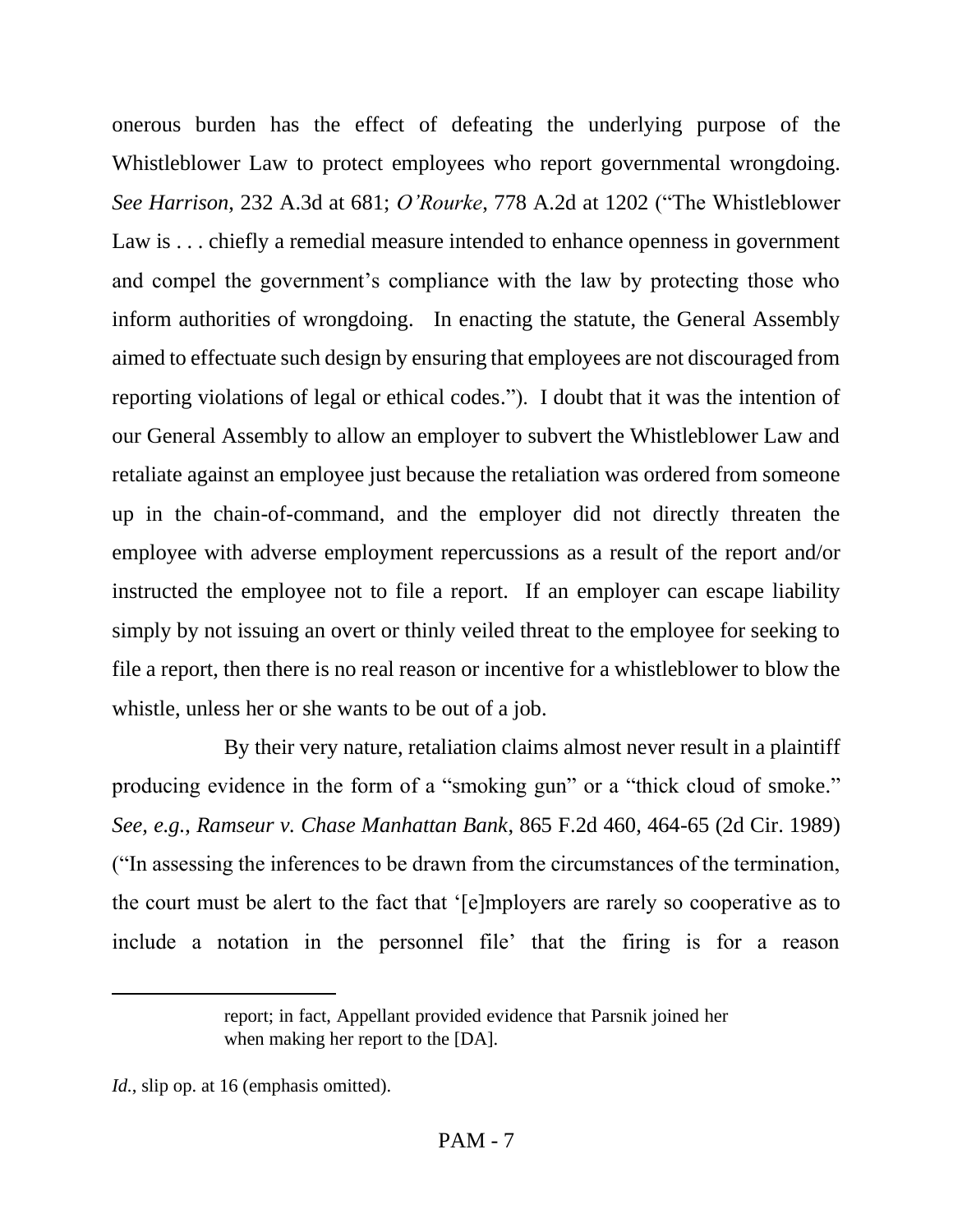expressly forbidden by law.") (internal citation omitted); *cf. Aman v. Cort Furniture Rental Corporation*, 85 F.3d 1074, 1082 (3d Cir. 1996) ("[W]hile discriminatory conduct persists, violators have learned not to leave the proverbial 'smoking gun' behind. As one court has recognized, '[d]efendants of even minimal sophistication will neither admit discriminatory animus nor leave a paper trail demonstrating it." (internal citation omitted). Consequently, in retaliation cases and other cases where the employer's motive for discharging an employer is at issue, the causation inquiry is usually (if not always) based on an assessment of the totality of the circumstances. *See Farrell v. Planters Lifesavers Co.*, 206 F.3d 271, 281 (3d Cir. 2000) (First Amendment retaliation) (stating that a plaintiff may establish causation from the "evidence gleaned from the record as a whole," including with circumstantial evidence of a pattern of antagonism following the protected conduct); *see also Uber v. Slippery Rock University of Pennsylvania*, 887 A.2d 362, 368 (Pa. Cmwlth. 2005) (age discrimination) ("[C]ausation may be inferred where circumstantial evidence suggests a 'pattern of antagonism' following the protected conduct. However, these factors are not dispositive of causation but, rather, represent relevant inquiries in light of the totality of the circumstances.") (internal citations omitted); *Andrews v. City of Philadelphia*, 895 F.2d 1469, 1484 (3d Cir. 1990) (sex discrimination) ("A play cannot be understood on the basis of some of its scenes but only on its entire performance, and similarly, a discrimination analysis must concentrate not on individual incidents, but on the overall scenario.").

Indeed, in *Golaschevsky*, it appears that our Supreme Court endorsed such a causation standard when it stated that a plaintiff need only "show by concrete facts or surrounding circumstances that the report led to [her] dismissal." 720 A.2d at 761. Years later, in *O'Rourke*, our Supreme Court discussed at length the burdenshifting framework in whistleblower cases between the plaintiff and the employer,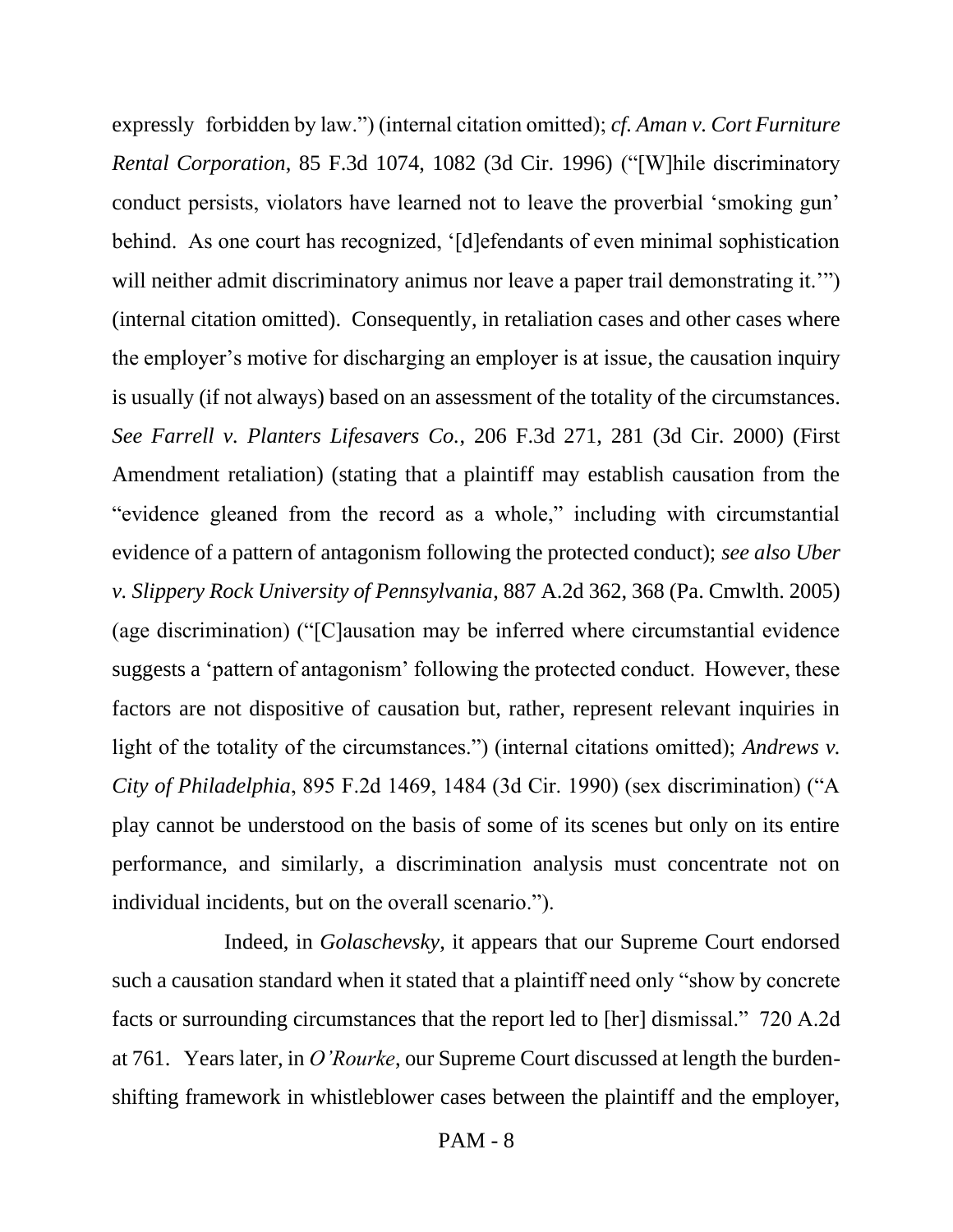and stated that, in order to make out a *prima facie* case on the causation element, the plaintiff "must come forward with some evidence of a connection between the report of wrongdoing and the alleged retaliatory acts." *Id.* at 1200. In these cases, however, our Supreme Court never said, or much less suggested, that in order to prove causation, a plaintiff must absolutely demonstrate *either* that the employer directly threatened him *or* her with adverse employment action for filing a report of wrongdoing or specifically directed him or her not to file such a report. To the contrary, our Supreme Court has indicated that these are two illustrative and nonexhaustive ways through which causation could be shown.<sup>7</sup> As a result, and consistent with the case law in the retaliatory and discrimination contexts, I would apply a totality of the circumstances test as part of the causation standard for claims arising under the Whistleblower Law.

Applying a totality of the circumstances test here, I believe that, given the unique facts surrounding and leading to Appellant's discharge, Appellant has satisfied her burden of proof with respect to causation. In short, Appellant made a report of wrongdoing; the County directed the DA not to investigate the matter; Appellant inquired into the investigation on a variety of occasions and never received a response; in the meantime, Appellant experienced antagonistic behavior and retaliatory actions from higher-ranking employees of the County regarding her

<sup>7</sup> *See Golaschevsky*, 720 A.2d at 761 (stating that a plaintiff can show causation "by concrete facts or surrounding circumstances that the report led to [the plaintiff's] dismissal, *such as* that there was specific direction or information received not to file the report or [that] there would be adverse consequences because the report was filed") (emphasis added); *see also Campbell v. Acuff-Rose Music, Inc.*, 510 U.S. 569, 577 (1994) (stating that the "terms 'including' and 'such as' . . . indicate the illustrative and not limitative function of the examples given"); *Clinical Research Institute v. Kemper Insurance Company*, 84 P.3d 147, 152 (Or. Ct. App. 2004) ("Indeed, the phrase 'such as' is indicative of a nonexclusive list of *examples.*") (emphasis in original); *United States v. Technic Services, Inc.*, 314 F.3d 1031, 1045 (9th Cir. 2002) ("The use of the phrase 'such as' implies that the ensuing list is not exhaustive, but is only illustrative.").